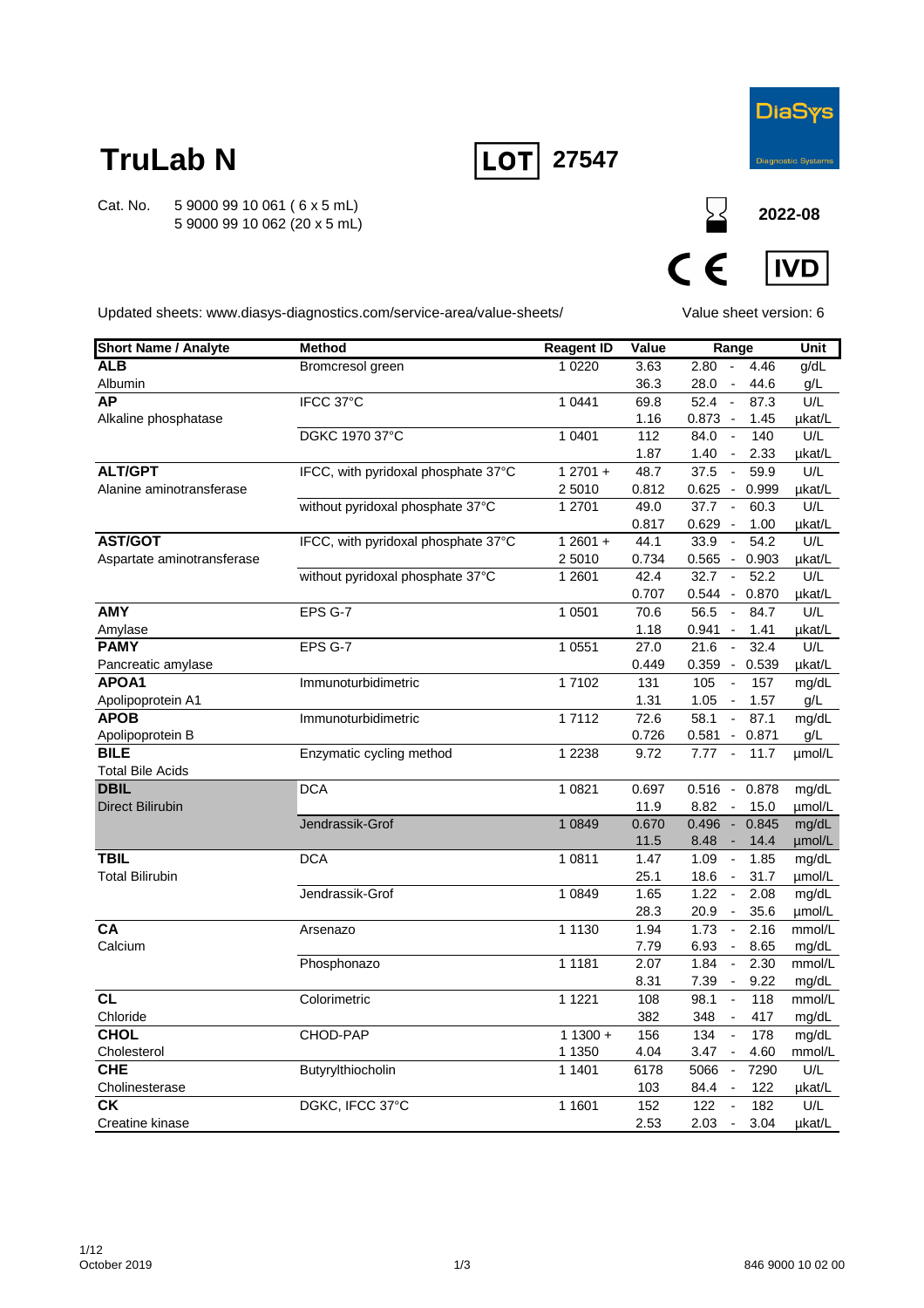



**2022-08**

**DiaSys** 

 $C \in$ **IVD** 

Updated sheets: www.diasys-diagnostics.com/service-area/value-sheets/

Value sheet version: 6

 $\sum$ 

| <b>Short Name / Analyte</b>                       | <b>Method</b>                   | <b>Reagent ID</b> | Value             | Range                                                                |              | Unit            |
|---------------------------------------------------|---------------------------------|-------------------|-------------------|----------------------------------------------------------------------|--------------|-----------------|
| <b>CKMB</b>                                       | mAK, Immunological method, 37°C | 1 1 6 4 1         | 29.4              | $\sim$<br>23.5                                                       | 35.3         | U/L             |
| Creatine kinase                                   |                                 |                   | 0.490             | $0.392 -$                                                            | 0.588        | µkat/L          |
| <b>CREA</b>                                       | Jaffé, without compensation     | 1 1711            | 1.52              | 1.19<br>$\sim$                                                       | 1.85         | mg/dL           |
| Creatinine                                        |                                 |                   | 134               | 105<br>$\blacksquare$                                                | 164          | umol/L          |
|                                                   | Jaffé, with compensation        | 1 1711            | 1.40              | 1.09<br>$\overline{\phantom{a}}$                                     | 1.71         | mg/dL           |
|                                                   |                                 |                   | 124               | 96.5<br>$\sim$                                                       | 151          | µmol/L          |
|                                                   | <b>Enzymatic PAP</b>            | 1 1759            | 1.39              | 1.08<br>$\overline{\phantom{a}}$                                     | 1.70         | mg/dL           |
| <b>GGT</b>                                        | IFCC, DGKC 1994 37°C            | 1 2 8 0 1         | 123<br>26.5       | 95.8<br>$\overline{\phantom{a}}$<br>20.6<br>$\overline{\phantom{a}}$ | 150<br>32.3  | µmol/L<br>U/L   |
| y-Glutamyltransferase                             |                                 |                   | 0.441             | $0.344 -$                                                            | 0.538        | µkat/L          |
|                                                   | Szasz 37°C                      | 1 2 8 0 1         | 23.4              | 18.3<br>$\sim$                                                       | 28.6         | U/L             |
|                                                   |                                 |                   | 0.390             | $0.304 -$                                                            | 0.476        | µkat/L          |
| <b>GLDH</b>                                       | DGKC 1970 37°C                  | 1 2411            | 15.6              | 12.5<br>$\overline{\phantom{a}}$                                     | 18.7         | U/L             |
| Glutamat dehydrogenase                            |                                 |                   | 0.260             | $0.208 -$                                                            | 0.312        | µkat/L          |
| <b>GLUC</b>                                       | GOD-PAP                         | $12500 +$         | 88.7              | 74.5<br>$\overline{\phantom{a}}$                                     | 103          | mg/dL           |
| Glucose                                           |                                 | 1 2550            | 4.92              | 4.14<br>$\overline{\phantom{a}}$                                     | 5.71         | mmol/L          |
|                                                   | HK/G6P-DH                       | 1 2511            | 87.5              | 73.5<br>$\Box$                                                       | 102          | mg/dL           |
|                                                   |                                 |                   | 4.86              | 4.08<br>$\sim$                                                       | 5.63         | mmol/L          |
|                                                   | Gluc-DH                         | 1 2531            | 87.4              | 73.4<br>$\sim$                                                       | 101          | mg/dL           |
|                                                   |                                 |                   | 4.85              | 4.07<br>$\sim$                                                       | 5.63         | mmol/L          |
| <b>HBDH</b>                                       | DGKC 37°C                       | 1 3 2 0 1         | 120               | 96.0<br>$\overline{\phantom{a}}$                                     | 144          | U/L             |
| $\alpha$ -Hydroxybutyrate dehydro.<br><b>HDLC</b> |                                 |                   | 2.00              | 1.60<br>$\overline{\phantom{a}}$                                     | 2.40         | µkat/L          |
| HDL-Cholesterol                                   | Immunoinhibition                | 1 3 5 2 1         | 45.3<br>1.17      | 39.0<br>$\overline{\phantom{a}}$<br>1.01<br>$\overline{\phantom{a}}$ | 51.6<br>1.34 | mg/dL<br>mmol/L |
|                                                   | Direct, colorimetric            | 1 3561            | $50.\overline{9}$ | 43.8<br>$\overline{\phantom{a}}$                                     | 58.0         | mg/dL           |
|                                                   |                                 |                   | 1.32              | 1.13<br>$\overline{\phantom{a}}$                                     | 1.50         | mmol/L          |
| <b>HBUT</b>                                       | β-HBDH / Diaphorase 37°C        | 1 3701            | 0.294             | $0.235 -$                                                            | 0.353        | mmol/L          |
| β-Hydroxybutyrate                                 |                                 |                   | 3.06              | 2.45<br>$\sim$                                                       | 3.67         | mg/dL           |
|                                                   | β-HBDH 37°C                     | 1 3711            | 0.331             | 0.265<br>$\sim$                                                      | 0.397        | mmol/L          |
|                                                   |                                 |                   | 3.45              | 2.76<br>$\sim$                                                       | 4.13         | mg/dL           |
| lgA                                               | Immunoturbidimetric             | 17202             | 183               | 139<br>$\blacksquare$                                                | 227          | mg/dL           |
| Immunoglobulin A                                  |                                 |                   | 1.83              | 1.39<br>$\blacksquare$                                               | 2.27         | g/L             |
| <b>IgE</b>                                        | Immunoturbidimetric             | 17239             | 91.7              | 73.4<br>$\blacksquare$                                               | 110          | IU/mL           |
| Immunoglobulin E                                  |                                 |                   | 220               | 176<br>$\overline{\phantom{a}}$                                      | 264          | ng/mL           |
| <b>IgG</b>                                        | Immunoturbidimetric             | 17212             | 874               | 699<br>$\blacksquare$                                                | 1049         | mg/dL           |
| Immunoglobulin G                                  |                                 |                   | 8.74              | 6.99<br>$\overline{\phantom{a}}$                                     | 10.5         | g/L             |
| <b>IgM</b>                                        | Immunoturbidimetric             | 17222             | 82.7<br>0.827     | 59.5<br>$\overline{\phantom{a}}$                                     | 106          | mg/dL           |
| Immunoglobulin M<br>FE                            |                                 | 1 1911            | 80.7              | $0.595 -$<br>69.4<br>$\Box$                                          | 1.06<br>92.0 | g/L<br>µg/dL    |
| Iron                                              | Ferene                          |                   | 14.5              | 12.4<br>$\sim$                                                       | 16.5         | µmol/L          |
| <b>LACT</b>                                       | LDH UV                          | 1 4001            | 11.4              | 9.01<br>$\overline{\phantom{a}}$                                     | 13.8         | mg/dL           |
| Lactate                                           |                                 |                   | 1.27              | $1.000 -$                                                            | 1.53         | mmol/L          |
| <b>LDH</b>                                        | IFCC, DGKC 1994 37°C            | 1 4 2 1 1         | 144               | 118<br>$\blacksquare$                                                | 170          | U/L             |
| Lactate dehydrogenase                             |                                 |                   | 2.39              | 1.96<br>$\blacksquare$                                               | 2.83         | µkat/L          |
|                                                   | DGKC opt. 1970 37°C             | 1 4 2 0 1         | 233               | 191<br>$\overline{\phantom{a}}$                                      | 274          | U/L             |
|                                                   |                                 |                   | 3.88              | 3.18<br>$\overline{\phantom{a}}$                                     | 4.57         | µkat/L          |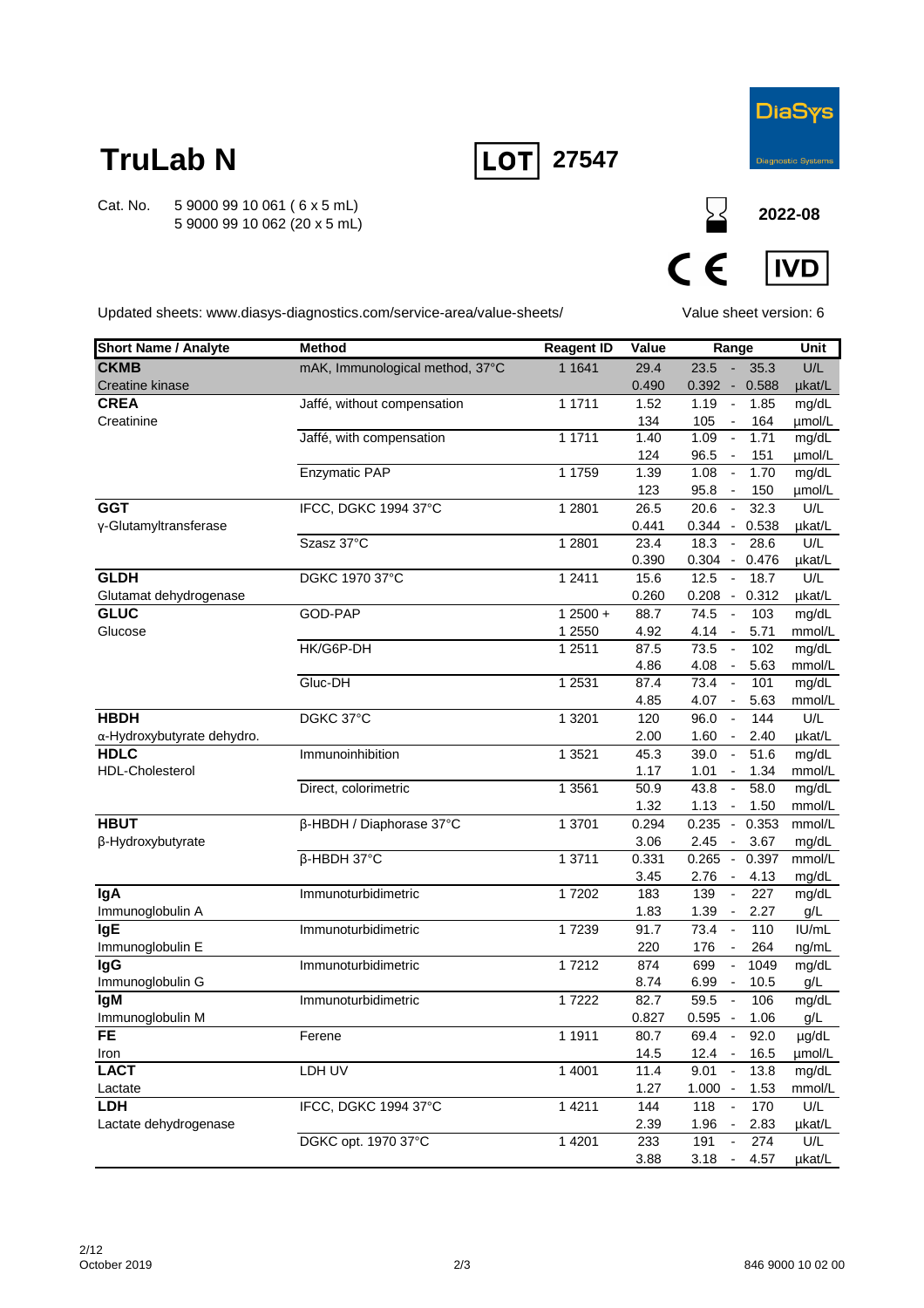

**2022-08**

**IVD** 

# **TruLab N**

Cat. No. 5 9000 99 10 061 ( 6 x 5 mL) 5 9000 99 10 062 (20 x 5 mL)

 $C \in$ 

**27547**

LOT

Updated sheets: www.diasys-diagnostics.com/service-area/value-sheets/

Value sheet version: 6

| <b>Short Name / Analyte</b> | <b>Method</b>                   | <b>Reagent ID</b> | Value | Range                            |       | <b>Unit</b> |
|-----------------------------|---------------------------------|-------------------|-------|----------------------------------|-------|-------------|
| LDLC                        | Homogenous Select, TruCal Lipid | 1 4 1 2 1         | 84.7  | 72.8<br>$\sim$                   | 96.6  | mg/dL       |
| LDL-Cholesterol             |                                 |                   | 2.19  | 1.88<br>$\overline{\phantom{a}}$ | 2.50  | mmol/L      |
|                             | Direct, colorimetric            | 1 4 1 3 1         | 83.3  | 71.6<br>$\sim$                   | 95.0  | mg/dL       |
|                             |                                 |                   | 2.15  | 1.85<br>$\sim$                   | 2.46  | mmol/L      |
| <b>LPS</b>                  | Colorimetric                    | 1 4 3 2 1         | 51.0  | 40.8<br>$\overline{\phantom{a}}$ | 61.2  | U/L         |
| Lipase                      |                                 |                   | 0.850 | $0.680 -$                        | 1.02  | µkat/L      |
| <b>MG</b>                   | Xylidyl blue                    | 1 4 6 1 0         | 0.814 | $0.684 -$                        | 0.944 | mmol/L      |
| Magnesium                   |                                 |                   | 1.98  | 1.66<br>$\sim$                   | 2.30  | mg/dL       |
| <b>PL</b>                   | Enzymatic                       | 15741             | 175   | 140<br>$\blacksquare$            | 210   | mg/dL       |
| Phospholipids               |                                 |                   | 2.26  | 1.80<br>$\sim$                   | 2.71  | mmol/L      |
| PO <sub>3</sub>             | Molybdate UV, substrate start   | 1 5 2 1 1         | 2.93  | 2.40<br>$\sim$                   | 3.46  | mg/dL       |
| Phosphorus                  |                                 |                   | 0.945 | $0.775 -$                        | 1.12  | mmol/L      |
|                             | Molybdate UV, sample start      | 15211             | 2.89  | $\sim$<br>2.37                   | 3.41  | mg/dL       |
|                             |                                 |                   | 0.933 | $0.765 -$                        | 1.10  | mmol/L      |
| $\overline{\mathsf{K}}$     | Enzymatic                       | 1 5221            | 3.89  | 3.54<br>$\blacksquare$           | 4.24  | mmol/L      |
| Potassium                   |                                 |                   | 15.2  | 13.8<br>$\overline{\phantom{a}}$ | 16.6  | mg/dL       |
| <b>Na</b>                   | Enzymatic                       | 1 4808            | 131   | 124<br>$\overline{\phantom{a}}$  | 139   | mmol/L      |
| Sodium                      |                                 |                   | 302   | 284<br>$\overline{\phantom{a}}$  | 320   | mg/dL       |
| <b>TP</b>                   | Biuret, without sample blank    | 1 2 3 1 1         | 6.53  | 5.81<br>$\overline{\phantom{a}}$ | 7.25  | g/dL        |
| <b>Total Protein</b>        |                                 |                   | 65.3  | 58.1<br>$\blacksquare$           | 72.5  | g/L         |
|                             | Biuret, with sample blank       | 1 2 3 1 1         | 5.85  | 5.21<br>$\overline{\phantom{a}}$ | 6.49  | g/dL        |
|                             |                                 |                   | 58.5  | 52.1<br>$\overline{\phantom{a}}$ | 64.9  | g/L         |
| <b>TRF</b>                  | Immunoturbidimetric             | 17252             | 227   | 182<br>$\overline{\phantom{a}}$  | 272   | mg/dL       |
| Transferrin                 |                                 |                   | 2.27  | 1.82<br>$\sim$                   | 2.72  | g/L         |
| <b>TRIG</b>                 | GPO-PAP                         | 15760             | 94.8  | $77.7 -$                         | 112   | mg/dL       |
| Triglycerides               |                                 | 15710             | 1.07  | $0.875 -$                        | 1.26  | mmol/L      |
| <b>UIBC</b>                 | Ferene                          | 1 1921            | 226   | 181<br>$\overline{\phantom{a}}$  | 271   | µg/dL       |
| Unsat. Iron Binding Cap.    |                                 |                   | 40.5  | 32.4<br>$\sim$                   | 48.6  | µmol/L      |
|                             | For reagent lots $\geq$ 29398   | 1 1921            | 258   | 206<br>$\overline{\phantom{a}}$  | 310   | µg/dL       |
|                             |                                 |                   | 46.2  | 37.0<br>$\overline{\phantom{a}}$ | 55.4  | µmol/L      |
| <b>UREA</b>                 | Urease UV                       | 1 3 1 0 1         | 35.7  | 27.9<br>$\sim$                   | 43.6  | mg/dL       |
| Urea                        |                                 |                   | 5.95  | 4.64<br>$\blacksquare$           | 7.26  | mmol/L      |
|                             | Colorimetric, Berthelot         | 1 3 1 1 5         | 35.5  | 27.7<br>$\overline{\phantom{a}}$ | 43.4  | mg/dL       |
|                             |                                 |                   | 5.92  | 4.62<br>$\overline{\phantom{a}}$ | 7.22  | mmol/L      |
| <b>UA</b>                   | <b>TBHBA</b>                    | 1 3021            | 5.08  | 4.37<br>$\overline{\phantom{a}}$ | 5.79  | mg/dL       |
| Uric Acid                   |                                 |                   | 302   | 260<br>$\overline{\phantom{a}}$  | 344   | µmol/L      |
|                             | <b>TOOS</b>                     | 1 3001            | 4.99  | 4.29<br>$\overline{\phantom{a}}$ | 5.69  | mg/dL       |
|                             |                                 |                   | 297   | 255<br>$\overline{\phantom{a}}$  | 338   | µmol/L      |



DiaSys Diagnostic Systems GmbH Alte Strasse 9 65558 Holzheim Germany www.diasys-diagnostics.com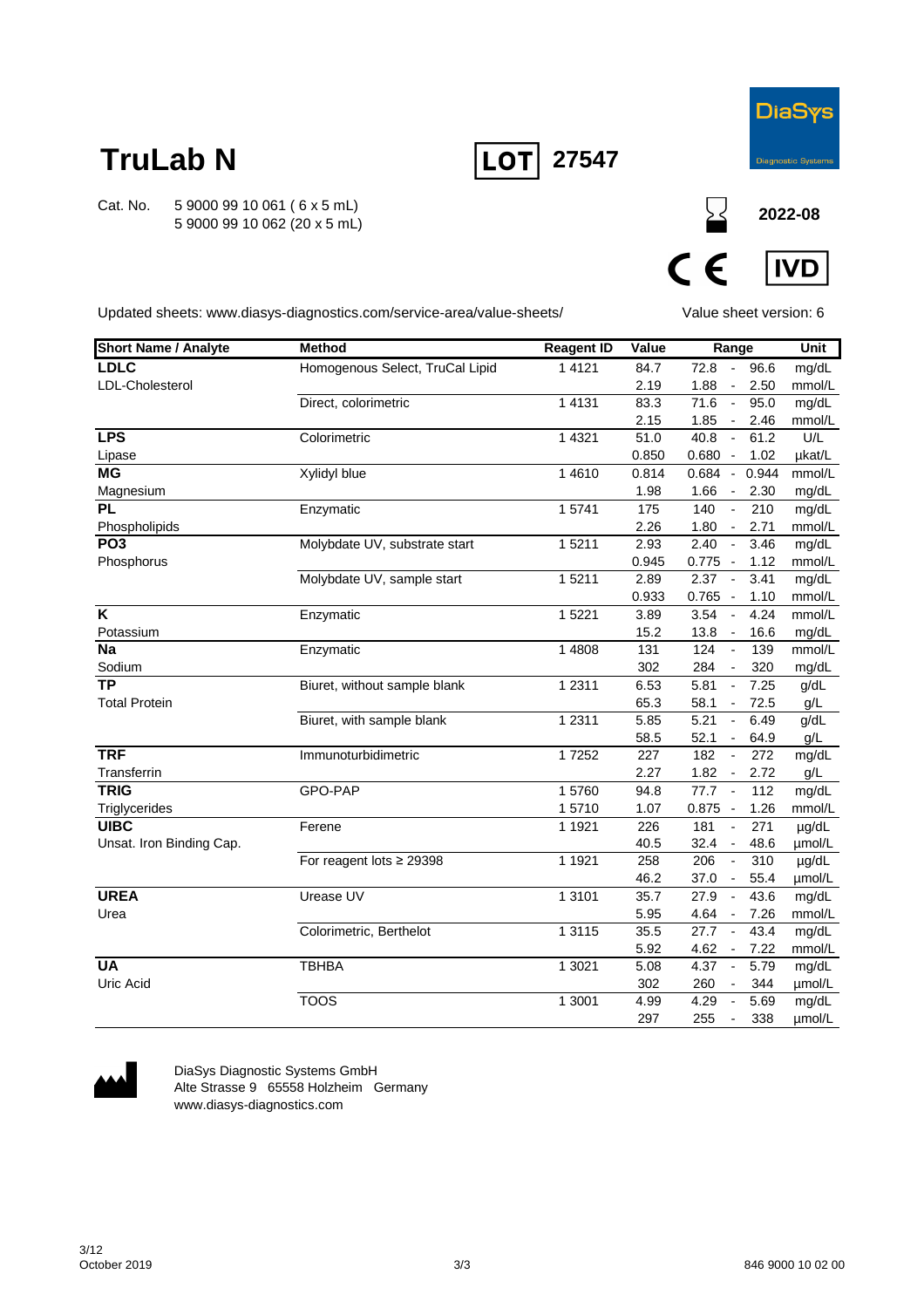

**TruLab N LOT** 27547

Cat. No. 5 9000 99 10 061 ( 6 x 5 mL) 5 9000 99 10 062 (20 x 5 mL)



Updated sheets: www.diasys-diagnostics.com/service-area/value-sheets/ Value sheet version: 6

**2022-08**



| <b>Short Name / Analyte</b> | <b>Method</b> | <b>Reagent ID</b> | Value |               | Range |         | Unit   |
|-----------------------------|---------------|-------------------|-------|---------------|-------|---------|--------|
| <b>GLUC</b>                 | Amperometric  | Biosensor         | 94.6  | 79.5 -        |       | 110     | mg/dL  |
| Glucose                     |               |                   | 5.25  | 4.41          |       | $-6.09$ | mmol/L |
| <b>LACT</b>                 | Amperometric  | Biosensor         | 13.5  | $10.7 - 16.3$ |       |         | mg/dL  |
| Lactate                     |               |                   | 1.50  | $1.18 -$      |       | 1.81    | mmol/L |



DiaSys Diagnostic Systems GmbH Alte Strasse 9 65558 Holzheim Germany www.diasys-diagnostics.com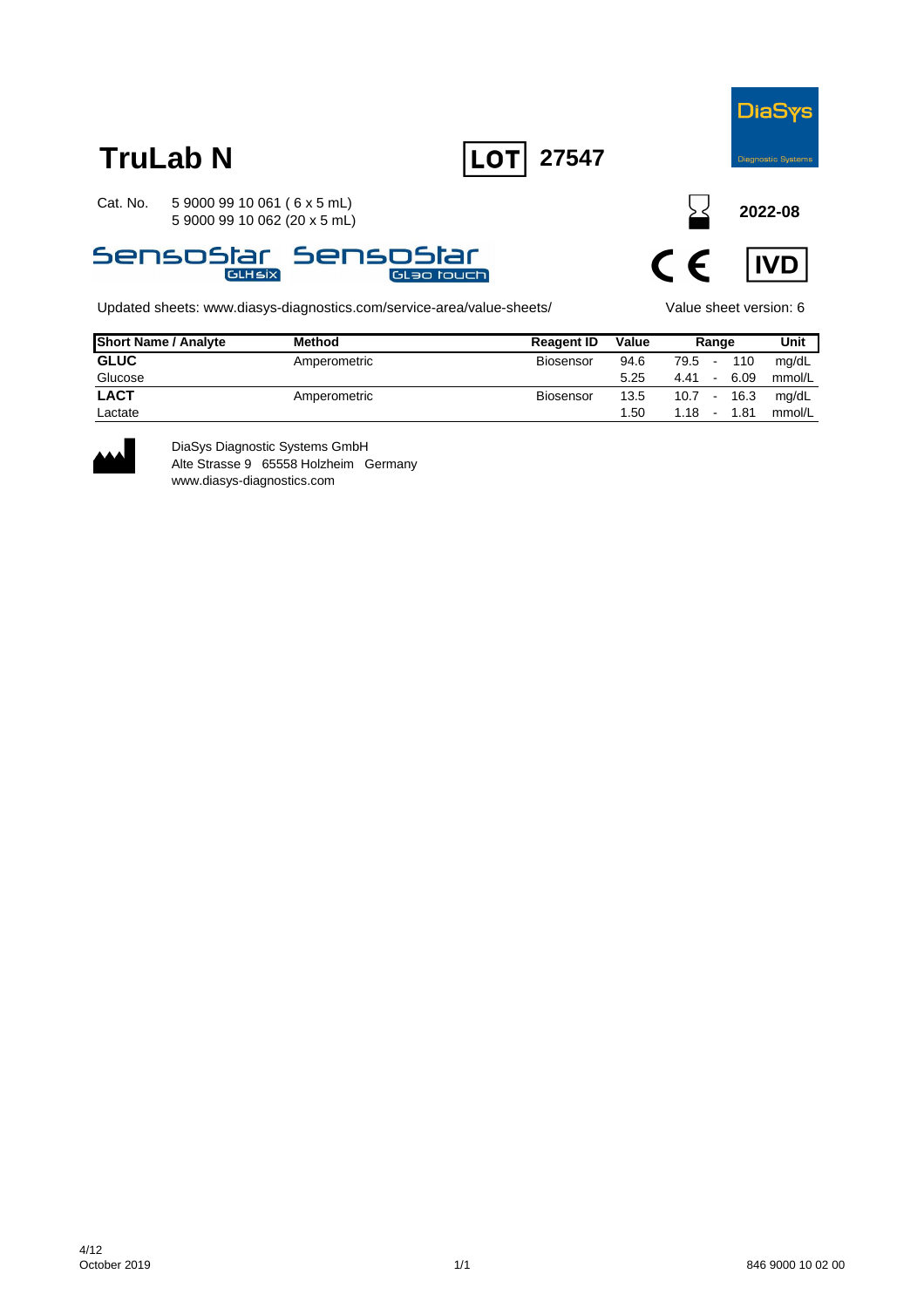



Cat. No. 5 9000 99 10 061 ( 6 x 5 mL) 5 9000 99 10 062 (20 x 5 mL)

### **respons®910**



| <b>Short Name / Analyte</b>          | Method                              | <b>Reagent ID</b> | Value       | Range                                    | Unit            |
|--------------------------------------|-------------------------------------|-------------------|-------------|------------------------------------------|-----------------|
| <b>ALB</b>                           | Bromcresol green                    | 1 0 2 2 0         | 3.63        | 2.80 -<br>4.46                           | g/dL            |
| Albumin                              |                                     |                   | 36.3        | 28.0 - 44.6                              | g/L             |
| AP                                   | IFCC 37°C                           | 1 0 4 4 1         | 69.8        | 52.4 -<br>87.3                           | U/L             |
| Alkaline phosphatase                 |                                     |                   | 1.16        | $0.873 -$<br>1.45                        | µkat/L          |
| <b>ALT/GPT</b>                       | IFCC, with pyridoxal phosphate 37°C | $12701 +$         | 48.7        | 37.5<br>59.9<br>$\sim$                   | U/L             |
| Alanine aminotransferase             |                                     | 2 5010            | 0.812       | 0.625 - 0.999                            | µkat/L          |
|                                      | without pyridoxal phosphate 37°C    | 1 2701            | 49.0        | 37.7<br>$\sim$<br>60.3                   | U/L             |
|                                      |                                     |                   | 0.817       | $0.629 -$<br>1.00                        | µkat/L          |
| <b>AST/GOT</b>                       | IFCC, with pyridoxal phosphate 37°C | $12601 +$         | 44.1        | 33.9<br>54.2<br>$\overline{\phantom{a}}$ | U/L             |
| Aspartate aminotransferase           |                                     | 2 5010            | 0.734       | $0.565 - 0.903$                          | µkat/L          |
|                                      | without pyridoxal phosphate 37°C    | 1 2 6 0 1         | 42.4        | $\sim$<br>52.2<br>32.7                   | U/L             |
|                                      |                                     |                   | 0.707       | $0.544 - 0.870$                          | µkat/L          |
| <b>AMY</b>                           | EPS G-7                             | 1 0 5 0 1         | 70.6        | 56.5<br>84.7<br>$\sim$                   | U/L             |
| Amylase                              |                                     |                   | 1.18        | $0.941 -$<br>1.41                        | µkat/L          |
| <b>PAMY</b>                          | EPS G-7                             | 1 0 5 5 1         | 27.0        | 32.4<br>21.6<br>$\overline{\phantom{a}}$ | U/L             |
| Pancreatic amylase                   |                                     |                   | 0.449       | $0.359 - 0.539$                          | µkat/L          |
| APOA1                                | Immunoturbidimetric                 | 17102             | 131         | 105<br>$\sim$<br>157                     | mg/dL           |
| Apolipoprotein A1                    |                                     |                   | 1.31        | $1.05 -$<br>1.57                         | g/L             |
| <b>APOB</b>                          | Immunoturbidimetric                 | 17112             | 72.6        | 87.1<br>58.1<br>$\overline{\phantom{a}}$ | mg/dL           |
| Apolipoprotein B                     |                                     |                   | 0.726       | $0.581 -$<br>0.871                       | g/L             |
| <b>BILE</b>                          | Enzymatic cycling method            | 1 2 2 3 8         | 9.72        | $\sim$<br>11.7<br>7.77                   | µmol/L          |
| <b>Total Bile Acids</b>              |                                     |                   |             |                                          |                 |
| <b>DBIL</b>                          | <b>DCA</b>                          | 1 0 8 2 1         | 0.697       | $0.516 - 0.878$                          | mg/dL           |
| Direct Bilirubin                     |                                     |                   | 11.9        | $8.82 -$<br>15.0                         | µmol/L          |
| <b>TBIL</b>                          | <b>DCA</b>                          | 1 0811            | 1.47        | 1.09<br>$\overline{\phantom{a}}$<br>1.85 | mg/dL           |
| <b>Total Bilirubin</b>               |                                     |                   | 25.1        | $18.6 -$<br>31.7                         | µmol/L          |
| CA                                   | Phosphonazo                         | 1 1 1 8 1         | 2.07        | 1.84<br>$\sim$<br>2.30                   | mmol/L          |
| Calcium                              |                                     |                   | 8.31        | 9.22<br>7.39 -                           | mg/dL           |
| СL                                   | Colorimetric                        | 1 1 2 2 1         | 108         | 98.1<br>118<br>$\overline{\phantom{a}}$  | mmol/L          |
| Chloride                             |                                     |                   | 382         | 348<br>417                               | mg/dL           |
| <b>CHOL</b>                          | CHOD-PAP                            | 1 1300            | 156         | 134<br>$\blacksquare$<br>178             | mg/dL           |
| Cholesterol                          |                                     |                   | 4.04        | $3.47 -$<br>4.60                         | mmol/L          |
| <b>CHE</b>                           | Butyrylthiocholin                   | 1 1401            | 6178        | 7290<br>5066<br>$\sim$                   | U/L             |
| Cholinesterase                       |                                     |                   | 103         | 84.4<br>122<br>$\sim$                    | µkat/L          |
| СK                                   | DGKC, IFCC 37°C                     | 1 1 6 0 1         | 152         | 122<br>182<br>$\overline{\phantom{a}}$   | U/L             |
| Creatine kinase                      |                                     |                   | 2.53        | 2.03<br>3.04<br>$\overline{\phantom{a}}$ | µkat/L          |
| <b>CKMB</b>                          | mAK, Immunological method, 37°C     | 1 1 6 4 1         | 29.4        | 35.3<br>23.5<br>$\sim$                   | U/L             |
| Creatine kinase                      |                                     |                   | 0.490       | $0.392 - 0.588$                          | µkat/L          |
| <b>CREA</b>                          |                                     | 1 1 7 1 1         | 1.52        | 1.19<br>1.85<br>$\overline{\phantom{a}}$ |                 |
| Creatinine                           | Jaffé, without compensation         |                   | 134         | 164                                      | mg/dL           |
|                                      |                                     | 1 1711            | 1.40        | 105<br>1.09<br>$\sim$<br>1.71            | µmol/L          |
|                                      | Jaffé, with compensation            |                   |             |                                          | mg/dL           |
|                                      | Enzymatic PAP                       | 1 1759            | 124<br>1.39 | 96.5<br>151<br>$\sim$<br>1.08<br>1.70    | µmol/L<br>mg/dL |
|                                      |                                     |                   |             |                                          |                 |
| <b>GGT</b>                           | IFCC, DGKC 1994 37°C                | 1 2 8 0 1         | 123<br>26.5 | 95.8 - 150<br>32.3                       | µmol/L          |
|                                      |                                     |                   | 0.441       | 20.6<br>$\overline{\phantom{a}}$         | U/L             |
| γ-Glutamyltransferase<br><b>GLUC</b> |                                     |                   |             | $0.344 - 0.538$                          | µkat/L          |
|                                      | GOD-PAP                             | 1 2500            | 88.7        | $\sim$<br>74.5<br>103                    | mg/dL           |
| Glucose                              |                                     | 1 2 5 1 1         | 4.92        | $4.14 -$<br>5.71                         | mmol/L          |
|                                      | HK/G6P-DH                           |                   | 87.5        | 73.5<br>$\blacksquare$<br>102            | mg/dL           |
|                                      |                                     |                   | 4.86        | 4.08<br>5.63<br>$\sim$                   | mmol/L          |
| <b>HDLC</b>                          | Immunoinhibition                    | 1 3 5 2 1         | 45.3        | 51.6<br>39.0<br>$\sim$                   | mg/dL           |
| HDL-Cholesterol                      |                                     |                   | 1.17        | 1.01<br>1.34<br>$\sim$                   | mmol/L          |
|                                      | Direct, colorimetric                | 1 3 5 6 1         | 50.9        | 43.8<br>$\sim$<br>58.0                   | mg/dL           |
|                                      |                                     |                   | 1.32        | $1.13 - 1.50$                            | mmol/L          |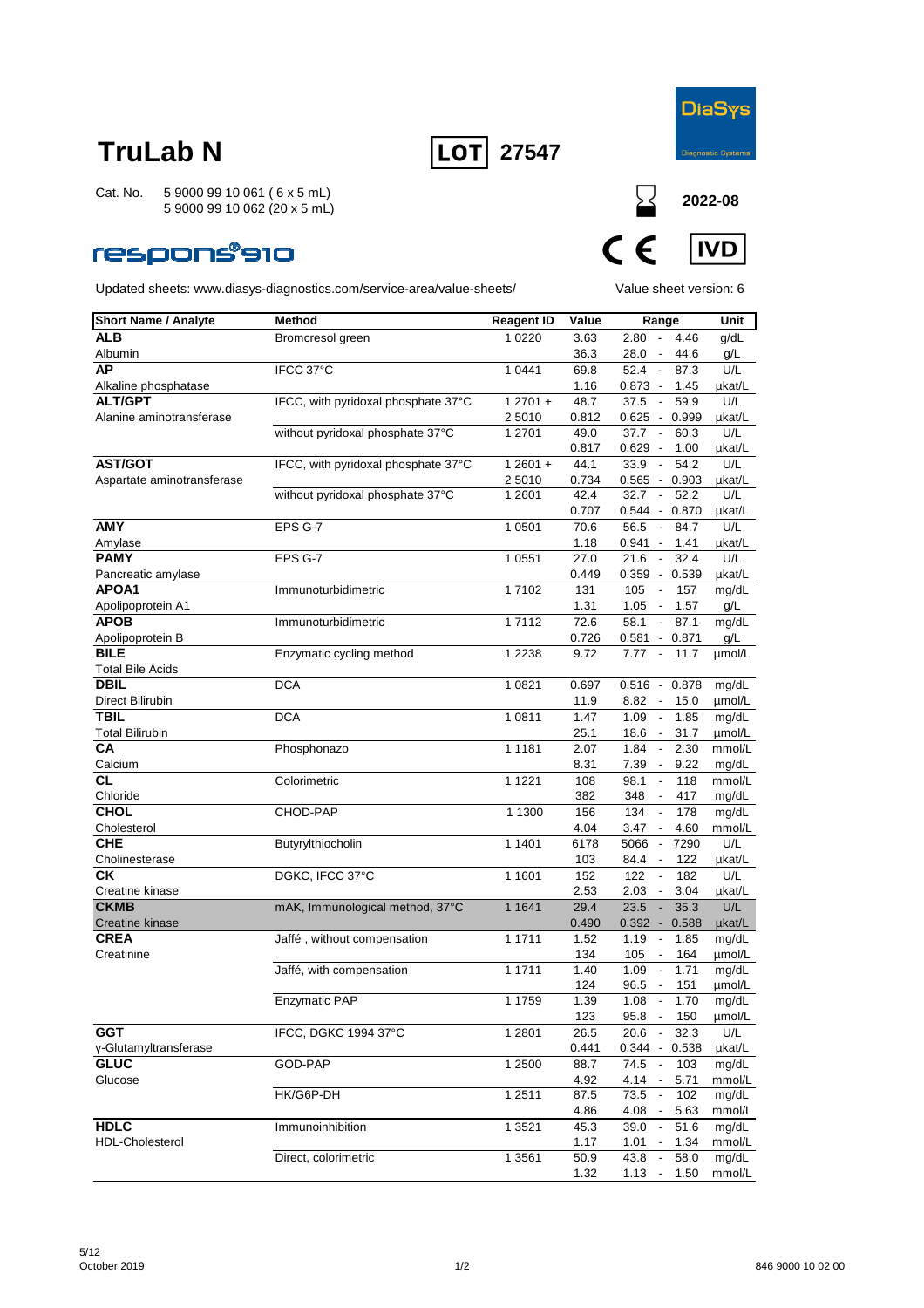



**2022-08**

**IVD** 

 $\epsilon$ 

Cat. No. 5 9000 99 10 061 ( 6 x 5 mL) 5 9000 99 10 062 (20 x 5 mL)

### **respons®910**

Updated sheets: www.diasys-diagnostics.com/service-area/value-sheets/ Value sheet version: 6

| <b>Short Name / Analyte</b> | <b>Method</b>                   | <b>Reagent ID</b> | Value | Range                            |       | Unit       |
|-----------------------------|---------------------------------|-------------------|-------|----------------------------------|-------|------------|
| <b>HBUT</b>                 |                                 |                   | 0.294 | $0.235 - 0.353$                  |       | mmol/L     |
| β-Hydroxybutyrate           | β-HBDH / Diaphorase 37°C        | 1 3701            | 3.06  | 2.45 - 3.67                      |       | mg/dL      |
|                             | β-HBDH 37°C                     | 1 3711            | 0.331 | $0.265 -$                        | 0.397 | mmol/L     |
|                             |                                 |                   | 3.45  | 2.76 -                           | 4.13  | mg/dL      |
| lgA                         | Immunoturbidimetric             | 17202             | 183   | 139<br>$\overline{\phantom{a}}$  | 227   | mg/dL      |
| Immunoglobulin A            |                                 |                   | 1.83  | $1.39 -$                         | 2.27  | g/L        |
| lgE                         | Immunoturbidimetric             | 17239             | 91.7  | 73.4                             | 110   | IUI/mL     |
| Immunoglobulin E            |                                 |                   | 220   | 176<br>$\sim$                    | 264   | ng/mL      |
| lgG                         | Immunoturbidimetric             | 17212             | 874   | 699<br>$\blacksquare$            | 1049  | mg/dL      |
| Immunoglobulin G            |                                 |                   | 8.74  | 6.99 -                           | 10.5  | g/L        |
| <b>IgM</b>                  | Immunoturbidimetric             | 17222             | 82.7  | 59.5                             | 106   | mg/dL      |
| Immunoglobulin M            |                                 |                   | 0.827 | $0.595 -$                        | 1.06  | q/L        |
| FE                          | Ferene                          | 1 1911            | 80.7  | 69.4<br>$\sim$                   | 92.0  | µg/dL      |
| Iron                        |                                 |                   | 14.5  | $12.4 -$                         | 16.5  | µmol/L     |
| <b>LACT</b>                 | LDH UV                          | 1 4001            | 11.4  | 9.01                             | 13.8  | mg/dL      |
| Lactate                     |                                 |                   | 1.27  | $1.000 -$                        | 1.53  | mmol/L     |
| <b>LDH</b>                  | IFCC, DGKC 1994 37°C            | 1 4 2 1 1         | 144   | 118<br>$\overline{\phantom{a}}$  | 170   | U/L        |
| Lactate dehydrogenase       |                                 |                   | 2.39  | $1.96 -$                         | 2.83  | µkat/L     |
| <b>LDLC</b>                 | Homogenous Select, TruCal Lipid | 14121             | 84.7  | 72.8<br>$\overline{\phantom{a}}$ | 96.6  | mg/dL      |
| LDL-Cholesterol             |                                 |                   | 2.19  | $1.88 -$                         | 2.50  | mmol/L     |
|                             | Direct, colorimetric            | 1 4 1 3 1         | 83.3  | 71.6<br>$\overline{\phantom{a}}$ | 95.0  | mg/dL      |
|                             |                                 |                   | 2.15  | $1.85 -$                         | 2.46  | mmol/L     |
| <b>LPS</b>                  | Colorimetric                    | 1 4 3 2 1         | 51.0  | 40.8<br>$\sim$                   | 61.2  | U/L        |
| Lipase                      |                                 |                   | 0.850 | $0.680 -$                        | 1.02  | µkat/L     |
| ΜG                          | Xylidyl blue                    | 14610             | 0.814 | $0.684 -$                        | 0.944 | mmol/L     |
| Magnesium                   |                                 |                   | 1.98  | $1.66 -$                         | 2.30  | mg/dL      |
| PL                          | Enzymatic                       | 15741             | 175   | 140                              | 210   | mg/dL      |
| Phospholipids               |                                 |                   | 2.26  | $1.80 -$                         | 2.71  | mmol/L     |
| PO <sub>3</sub>             | Molybdate UV                    | 15211             | 2.93  | 2.40<br>$\overline{\phantom{a}}$ | 3.46  | mg/dL      |
| Phosphorus                  |                                 |                   | 0.945 | $0.775 -$                        | 1.12  | mmol/L     |
| Κ                           | Enzymatic                       | 15221             | 3.89  | 3.54                             | 4.24  | mmol/L     |
| Potassium                   |                                 |                   | 15.2  | $13.8 -$                         | 16.6  | mg/dL      |
| Na                          | Enzymatic                       | 1 4808            | 131   | 124<br>$\overline{\phantom{a}}$  | 139   | mmol/L     |
| Sodium                      |                                 |                   | 302   | $\overline{\phantom{a}}$<br>284  | 320   | mg/dL      |
| ТP                          | Biuret, with sample blank       | 1 2311            | 5.85  | 5.21<br>$\overline{\phantom{a}}$ | 6.49  | g/dL       |
| <b>Total Protein</b>        |                                 |                   | 58.5  | 52.1 -                           | 64.9  | g/L        |
| <b>TRF</b>                  | Immunoturbidimetric             | 17252             | 227   | 182<br>$\overline{\phantom{a}}$  | 272   | mg/dL      |
| Transferrin                 |                                 |                   | 2.27  | $1.82 -$                         | 2.72  | g/L        |
| <b>TRIG</b>                 | GPO-PAP                         | 15710             | 94.8  | 77.7<br>$\sim$                   | 112   | mg/dL      |
| Triglycerides               |                                 |                   | 1.07  | $0.875 -$                        | 1.26  | mmol/L     |
| <b>UIBC</b>                 | Ferene                          | 1 1921            | 226   | 181<br>$\overline{\phantom{a}}$  | 271   | $\mu$ g/dL |
| Unsat.Iron Binding Cap.     |                                 |                   | 40.5  | $32.4 -$                         | 48.6  | umol/L     |
|                             | For reagent lots $\geq$ 29398   | 1 1921            | 258   | 206                              | 310   | $\mu$ g/dL |
|                             |                                 |                   | 46.2  | 37.0 -                           | 55.4  | umol/L     |
| <b>UREA</b>                 | Urease UV                       | 1 3101            | 35.7  | 27.9<br>$\overline{\phantom{a}}$ | 43.6  | mg/dL      |
| Urea                        |                                 |                   | 5.95  | 4.64 -                           | 7.26  | mmol/L     |
| UA                          | <b>TOOS</b>                     | 1 3001            | 4.99  | 4.29<br>$\sim$                   | 5.69  | mg/dL      |
| Uric Acid                   |                                 |                   | 297   | 255<br>$\overline{\phantom{a}}$  | 338   | umol/L     |



DiaSys Diagnostic Systems GmbH Alte Strasse 9 65558 Holzheim Germany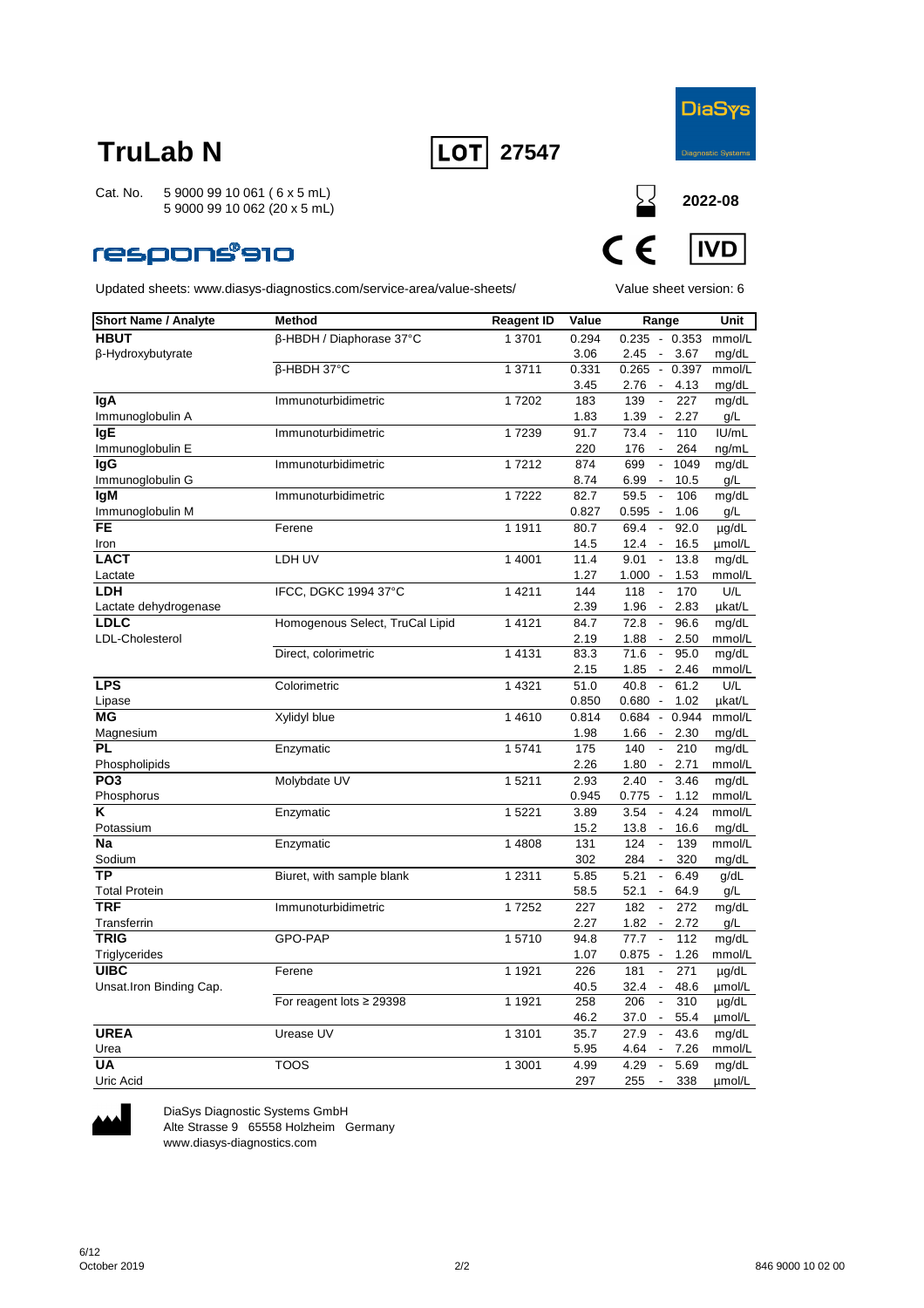



### **respons®s20**



| <b>Short Name / Analyte</b> | Method                              | <b>Reagent ID</b> | Value | Range                                    | 1SD   | Unit   |
|-----------------------------|-------------------------------------|-------------------|-------|------------------------------------------|-------|--------|
| <b>ALB</b>                  | Bromcresol green                    | 1 0 2 2 0         | 3.63  | 2.80<br>4.46<br>$\overline{\phantom{a}}$ | 0.278 | g/dL   |
| Albumin                     |                                     |                   | 36.3  | 28.0<br>44.6<br>$\overline{\phantom{a}}$ | 2.78  | g/L    |
| AP                          | IFCC 37°C                           | 1 0441            | 69.8  | 52.4<br>$\blacksquare$<br>87.3           | 5.82  | U/L    |
| Alkaline phosphatase        |                                     |                   | 1.16  | $0.873 -$<br>1.45                        | 0.097 | µkat/L |
| <b>ALT/GPT</b>              | IFCC, with pyridoxal phosphate 37°C | $12701 +$         | 48.7  | 37.5<br>59.9<br>$\overline{\phantom{a}}$ | 3.74  | U/L    |
| Alanine aminotransferase    |                                     | 2 5010            | 0.812 | 0.625<br>$-0.999$                        | 0.062 | µkat/L |
|                             | without pyridoxal phosphate 37°C    | 1 2701            | 49.0  | 37.7<br>60.3<br>$\sim$                   | 3.76  | U/L    |
|                             |                                     |                   | 0.817 | $0.629 -$<br>1.00                        | 0.063 | µkat/L |
| <b>AST/GOT</b>              | IFCC, with pyridoxal phosphate 37°C | $12601 +$         | 44.1  | 54.2<br>33.9<br>$\overline{\phantom{a}}$ | 3.38  | U/L    |
| Aspartate aminotransferase  |                                     | 2 5010            | 0.734 | $-0.903$<br>0.565                        | 0.056 | µkat/L |
|                             | without pyridoxal phosphate 37°C    | 1 2601            | 42.4  | 32.7<br>52.2<br>$\blacksquare$           | 3.25  | U/L    |
|                             |                                     |                   | 0.707 | $0.544 - 0.870$                          | 0.054 | µkat/L |
| <b>AMY</b>                  | EPS G-7                             | 1 0 5 0 1         | 70.6  | 56.5<br>$\sim$<br>84.7                   | 4.71  | U/L    |
| Amylase                     |                                     |                   | 1.18  | 0.941 -<br>1.41                          | 0.078 | µkat/L |
| <b>PAMY</b>                 | EPS G-7                             | 1 0551            | 27.0  | 21.6<br>32.4<br>$\overline{\phantom{a}}$ | 1.80  | U/L    |
| Pancreatic amylase          |                                     |                   | 0.449 | $0.359 - 0.539$                          | 0.030 | µkat/L |
| APOA1                       | Immunoturbidimetric                 | 17102             | 131   | 105<br>157<br>$\blacksquare$             | 8.73  | mg/dL  |
| Apolipoprotein A1           |                                     |                   | 1.31  | 1.05<br>1.57<br>$\overline{\phantom{a}}$ | 0.087 | g/L    |
| <b>APOB</b>                 | Immunoturbidimetric                 | 17112             | 72.6  | 87.1<br>58.1<br>$\overline{\phantom{a}}$ | 4.84  | mg/dL  |
| Apolipoprotein B            |                                     |                   | 0.726 | 0.581<br>$-0.871$                        | 0.048 | g/L    |
| <b>DBIL</b>                 | <b>DCA</b>                          | 1 0821            | 0.697 | $0.516 - 0.878$                          | 0.060 | mg/dL  |
| Direct Bilirubin            |                                     |                   | 11.9  | 8.82<br>15.0<br>$\overline{\phantom{a}}$ | 1.03  | µmol/L |
| <b>TBIL</b>                 | <b>DCA</b>                          | 1 0811            | 1.47  | $\mathbb{L}$<br>1.09<br>1.85             | 0.127 | mg/dL  |
| <b>Total Bilirubin</b>      |                                     |                   | 25.1  | 31.7<br>18.6<br>$\overline{\phantom{a}}$ | 2.18  | umol/L |
| CA                          | Phosphonazo                         | 1 1 1 8 1         | 2.07  | 1.84<br>2.30<br>$\overline{\phantom{a}}$ | 0.076 | mmol/L |
| Calcium                     |                                     |                   | 8.31  | 7.39<br>9.22<br>$\overline{\phantom{a}}$ | 0.305 | mg/dL  |
| CL                          | Colorimetric                        | 1 1 2 2 1         | 108   | 98.1<br>118                              | 3.23  | mmol/L |
| Chloride                    |                                     |                   | 382   | 348<br>417<br>$\overline{\phantom{a}}$   | 11.5  | mg/dL  |
|                             | Direct ISE                          | 960405            | 103   | 93.4<br>112<br>$\overline{\phantom{a}}$  | 3.08  | mmol/L |
|                             |                                     |                   | 364   | 331<br>397<br>$\overline{\phantom{a}}$   | 10.9  | mg/dL  |
| <b>CHOL</b>                 | CHOD-PAP                            | 1 1300            | 156   | 134<br>178<br>$\overline{\phantom{a}}$   | 7.28  | mg/dL  |
| Cholesterol                 |                                     |                   | 4.04  | 3.47<br>4.60<br>$\overline{\phantom{a}}$ | 0.188 | mmol/L |
| <b>CHE</b>                  | Butyrylthiocholin                   | 1 1401            | 6178  | 5066<br>$\overline{\phantom{a}}$<br>7290 | 371   | U/L    |
| Cholinesterase              |                                     |                   | 103   | 122<br>84.4 -                            | 6.18  | µkat/L |
| <b>CK</b>                   | DGKC, IFCC 37°C                     | 1 1601            | 152   | 122<br>182<br>$\overline{\phantom{a}}$   | 10.1  | U/L    |
| Creatine kinase             |                                     |                   | 2.53  | 2.03<br>3.04<br>$\blacksquare$           | 0.169 | µkat/L |
| <b>CKMB</b>                 | mAK, Immunological method, 37°C     | 1 1 6 4 1         | 29.4  | 23.5<br>35.3                             | 1.96  | U/L    |
| Creatine kinase             |                                     |                   | 0.490 | $0.392 - 0.588$                          | 0.033 | µkat/L |
| <b>CREA</b>                 | Jaffé, without compensation         | 1 1711            | 1.52  | 1.19<br>1.85<br>$\overline{\phantom{a}}$ | 0.111 | mg/dL  |
| Creatinine                  |                                     |                   | 134   | 105<br>$\overline{\phantom{a}}$<br>164   | 9.85  | umol/L |
|                             | Jaffé, with compensation            | 1 1711            | 1.40  | 1.71<br>1.09<br>$\overline{\phantom{a}}$ | 0.103 | mg/dL  |
|                             |                                     |                   | 124   | 96.5<br>151<br>$\overline{\phantom{a}}$  | 9.08  | umol/L |
|                             | Enzymatic PAP                       | 1 1759            | 1.39  | 1.08<br>1.70                             | 0.102 | mg/dL  |
|                             |                                     |                   | 123   | 95.8 - 150                               | 9.01  | µmol/L |
| $\overline{GGT}$            | IFCC, DGKC 1994 37°C                | 1 2 8 0 1         | 26.5  | 32.3<br>20.6<br>$\sim$                   | 1.94  | U/L    |
| y-Glutamyltransferase       |                                     |                   | 0.441 | $0.344 - 0.538$                          | 0.032 | µkat/L |
| <b>GLUC</b>                 | GOD-PAP                             | 1 2500            | 88.7  | 74.5<br>$\sim$<br>103                    | 4.73  | mg/dL  |
| Glucose                     |                                     |                   | 4.92  | 4.14<br>5.71                             | 0.263 | mmol/L |
|                             | HK/G6P-DH                           | 1 2511            | 87.5  | 73.5<br>$\overline{\phantom{a}}$<br>102  | 4.67  | mg/dL  |
|                             |                                     |                   | 4.86  | 4.08<br>5.63<br>$\sim$                   | 0.259 | mmol/L |
| <b>HDLC</b>                 | Immunoinhibition                    | 1 3 5 2 1         | 45.3  | 51.6<br>39.0<br>$\overline{\phantom{a}}$ | 2.11  | mg/dL  |
| <b>HDL-Cholesterol</b>      |                                     |                   | 1.17  | 1.01<br>1.34<br>$\overline{\phantom{a}}$ | 0.055 | mmol/L |
|                             | Direct, colorimetric                | 1 3 5 6 1         | 50.9  | 43.8<br>58.0<br>$\overline{\phantom{a}}$ | 2.38  | mg/dL  |
|                             |                                     |                   | 1.32  | 1.13<br>1.50<br>$\overline{\phantom{a}}$ | 0.061 | mmol/L |
|                             |                                     |                   |       |                                          |       |        |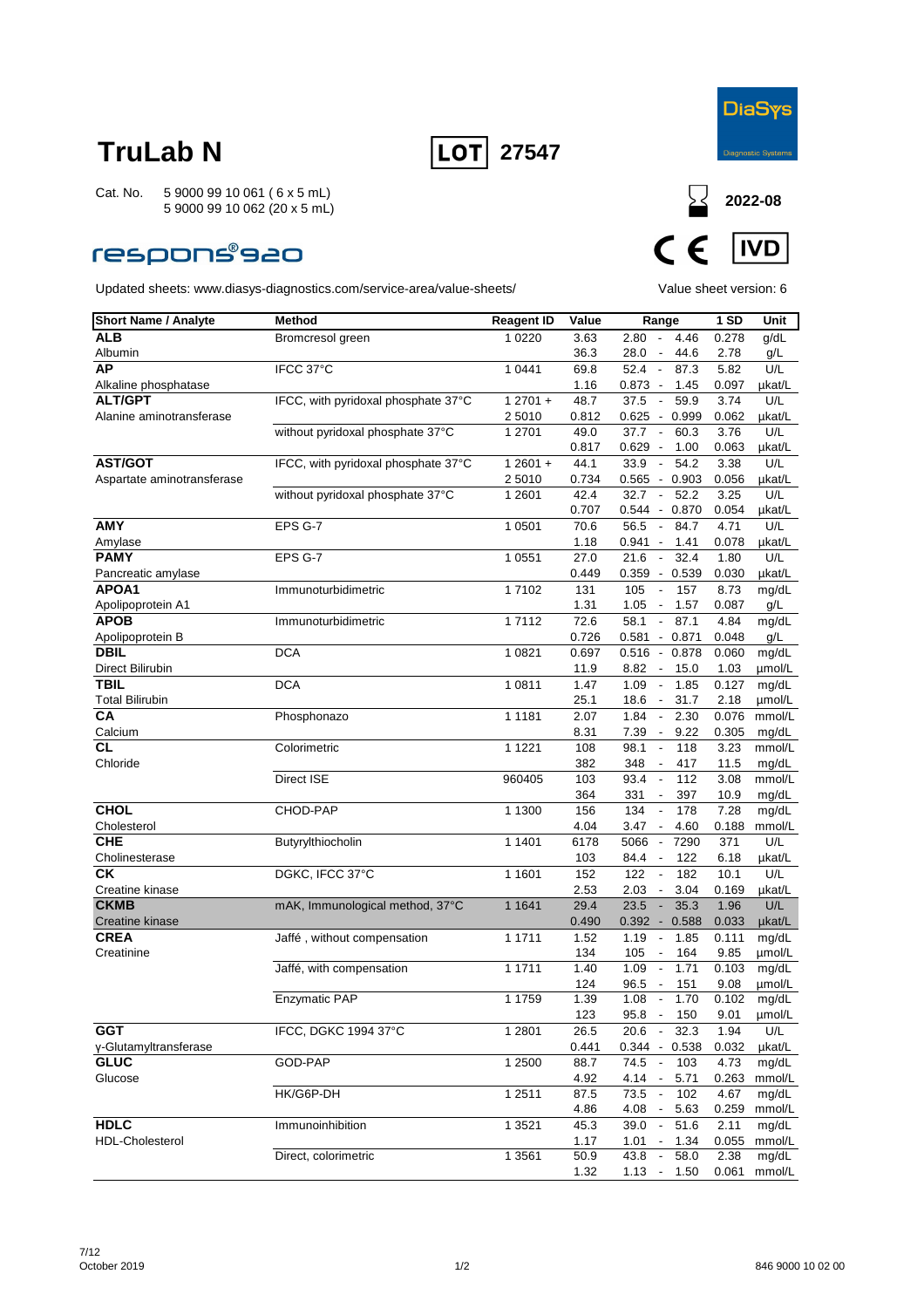



### **respons®s20**

Updated sheets: www.diasys-diagnostics.com/service-area/value-sheets/ Value sheet version: 6



| <b>Short Name / Analyte</b> | <b>Method</b>                   | <b>Reagent ID</b> | Value | Range                                      | 1 SD  | Unit       |
|-----------------------------|---------------------------------|-------------------|-------|--------------------------------------------|-------|------------|
| <b>HBUT</b>                 | β-HBDH / Diaphorase 37°C        | 1 3701            | 0.294 | $0.235 - 0.353$                            | 0.020 | mmol/L     |
| β-Hydroxybutyrate           |                                 |                   | 3.06  | 3.67<br>2.45<br>$\overline{\phantom{a}}$   | 0.204 | mg/dL      |
|                             | β-HBDH 37°C                     | 1 3711            | 0.331 | $0.265 - 0.397$                            | 0.022 | mmol/L     |
|                             |                                 |                   | 3.45  | 4.13<br>2.76<br>$\sim$                     | 0.230 | mg/dL      |
| lgA                         | Immunoturbidimetric             | 17202             | 183   | 139<br>227<br>$\overline{\phantom{a}}$     | 14.6  | mg/dL      |
| Immunoglobulin A            |                                 |                   | 1.83  | 1.39<br>2.27<br>$\overline{\phantom{a}}$   | 0.146 | g/L        |
| <b>IgE</b>                  | Immunoturbidimetric             | 17239             | 91.7  | 73.4<br>110<br>$\overline{\phantom{a}}$    | 6.11  | IU/mL      |
| Immunoglobulin E            |                                 |                   | 220   | 176<br>264<br>$\overline{\phantom{a}}$     | 14.7  | ng/mL      |
| lgG                         | Immunoturbidimetric             | 17212             | 874   | 699<br>1049<br>$\overline{\phantom{a}}$    | 58.3  | mg/dL      |
| Immunoglobulin G            |                                 |                   | 8.74  | 6.99<br>10.5<br>$\overline{\phantom{a}}$   | 0.583 | g/L        |
| lgM                         | Immunoturbidimetric             | 17222             | 82.7  | 59.5<br>106<br>$\overline{\phantom{a}}$    | 7.72  | mg/dL      |
| Immunoglobulin M            |                                 |                   | 0.827 | 0.595<br>1.06<br>$\overline{\phantom{a}}$  | 0.077 | g/L        |
| <b>FE</b>                   | Ferene                          | 1 1911            | 84.4  | 72.6<br>$\overline{\phantom{a}}$<br>96.2   | 3.94  | µg/dL      |
| Iron                        |                                 |                   | 15.1  | $13.0 -$<br>17.2                           | 0.705 | umol/L     |
| <b>LACT</b>                 | LDH UV                          | 1 4001            | 11.4  | 9.01<br>13.8<br>$\overline{\phantom{a}}$   | 0.798 | mg/dL      |
| Lactate                     |                                 |                   | 1.27  | 1.000<br>1.53<br>$\overline{\phantom{a}}$  | 0.089 | mmol/L     |
| LDH                         | IFCC, DGKC 1994 37°C            | 1 4 2 1 1         | 144   | 118<br>170<br>$\overline{\phantom{a}}$     | 8.62  | U/L        |
| Lactate dehydrogenase       |                                 |                   | 2.39  | 1.96<br>2.83<br>$\overline{\phantom{a}}$   | 0.144 | µkat/L     |
| <b>LDLC</b>                 | Homogenous Select, TruCal Lipid | 1 4 1 2 1         | 84.3  | 72.5<br>96.1<br>$\overline{\phantom{a}}$   | 3.93  | mg/dL      |
| <b>LDL-Cholesterol</b>      |                                 |                   | 2.18  | 1.87<br>$\sim$<br>2.49                     | 0.102 | mmol/L     |
|                             | Direct, colorimetric            | 1 4 1 3 1         | 83.3  | 95.0<br>71.6<br>$\overline{\phantom{a}}$   | 3.89  | mg/dL      |
|                             |                                 |                   | 2.15  | 1.85<br>2.46<br>$\overline{\phantom{a}}$   | 0.101 | mmol/L     |
| <b>LPS</b>                  | Colorimetric                    | 1 4 3 2 1         | 51.0  | 40.8<br>$\blacksquare$<br>61.2             | 3.40  | U/L        |
| Lipase                      |                                 |                   | 0.850 | $0.680 -$<br>1.02                          | 0.057 | µkat/L     |
| п                           | Direct ISE                      | 960406            | 0.912 | 0.784<br>1.04<br>$\overline{\phantom{a}}$  | 0.043 | mmol/L     |
| Lithium                     |                                 |                   | 0.633 | $0.544 - 0.722$                            | 0.030 | mg/dL      |
| ΜG                          | Xylidyl blue                    | 1 4 6 1 0         | 0.814 | 0.684<br>0.944<br>$\overline{\phantom{a}}$ | 0.043 | mmol/L     |
| Magnesium                   |                                 |                   | 1.98  | 1.66<br>2.30<br>$\overline{\phantom{a}}$   | 0.106 | mg/dL      |
| PO <sub>3</sub>             | Molybdate UV                    | 1 5211            | 2.93  | 2.40<br>$\overline{\phantom{a}}$<br>3.46   | 0.176 | mg/dL      |
| Phosphorus                  |                                 |                   | 0.945 | $0.775 -$<br>1.12                          | 0.057 | mmol/L     |
| Κ                           | Enzymatic                       | 1 5221            | 3.89  | 3.54<br>4.24<br>$\overline{\phantom{a}}$   | 0.117 | mmol/L     |
| Potassium                   |                                 |                   | 15.2  | 13.8<br>16.6<br>$\overline{\phantom{a}}$   | 0.456 | mg/dL      |
|                             | Direct ISE                      | 960403            | 4.05  | 3.68<br>4.41<br>$\blacksquare$             | 0.121 | mmol/L     |
|                             |                                 |                   | 15.8  | 14.4<br>17.3<br>$\sim$                     | 0.475 | mg/dL      |
| <b>Na</b>                   | Enzymatic                       | 1 4808            | 131   | 124<br>139<br>$\overline{\phantom{a}}$     | 2.63  | mmol/L     |
| Sodium                      |                                 |                   | 302   | 284<br>320<br>$\overline{\phantom{a}}$     | 6.04  | mg/dL      |
|                             | Direct ISE                      | 960402            | 136   | 128<br>144<br>$\overline{\phantom{a}}$     | 2.71  | mmol/L     |
|                             |                                 |                   | 312   | 293<br>331                                 | 6.24  | mg/dL      |
| <b>TP</b>                   | Biuret, with sample blank       | 1 2 3 1 1         | 5.85  | 5.21<br>6.49<br>$\overline{\phantom{a}}$   | 0.215 | g/dL       |
| <b>Total Protein</b>        |                                 |                   | 58.5  | 52.1<br>64.9<br>$\overline{\phantom{a}}$   | 2.15  | g/L        |
| <b>TRF</b>                  | Immunoturbidimetric             | 17252             | 227   | 182<br>272<br>$\overline{\phantom{a}}$     | 15.1  | mg/dL      |
| Transferrin                 |                                 |                   | 2.27  | 1.82<br>2.72<br>$\sim$                     | 0.151 | g/L        |
| <b>TRIG</b>                 | GPO-PAP                         | 15710             | 94.8  | 77.7<br>112                                | 5.69  | mg/dL      |
| Triglycerides               |                                 |                   | 1.07  | $0.875 - 1.26$                             | 0.064 | mmol/L     |
| <b>UIBC</b>                 | Ferene                          | 1 1 9 2 1         | 226   | 181<br>271                                 | 15.1  | $\mu$ g/dL |
| Unsat.Iron Binding Cap.     |                                 |                   | 40.5  | $32.4 -$<br>48.6                           | 2.70  | µmol/L     |
|                             | For reagent lots ≥ 29398        | 1 1921            | 258   | 206<br>310<br>$\overline{\phantom{a}}$     | 17.2  | µg/dL      |
|                             |                                 |                   | 46.2  | 37.0<br>55.4<br>$\overline{\phantom{a}}$   | 3.08  | µmol/L     |
| <b>UREA</b>                 | Urease UV                       | 1 3101            | 35.7  | 27.9<br>$\overline{\phantom{a}}$<br>43.6   | 2.62  | mg/dL      |
| Urea                        |                                 |                   | 5.95  | $4.64 -$<br>7.26                           | 0.436 | mmol/L     |
| UA                          | <b>TOOS</b>                     | 1 3001            | 4.99  | 4.29<br>5.69<br>$\sim$                     | 0.233 | mg/dL      |
| Uric Acid                   |                                 |                   | 297   | 255<br>338<br>$\overline{\phantom{a}}$     | 13.9  | µmol/L     |



DiaSys Diagnostic Systems GmbH Alte Strasse 9 65558 Holzheim Germany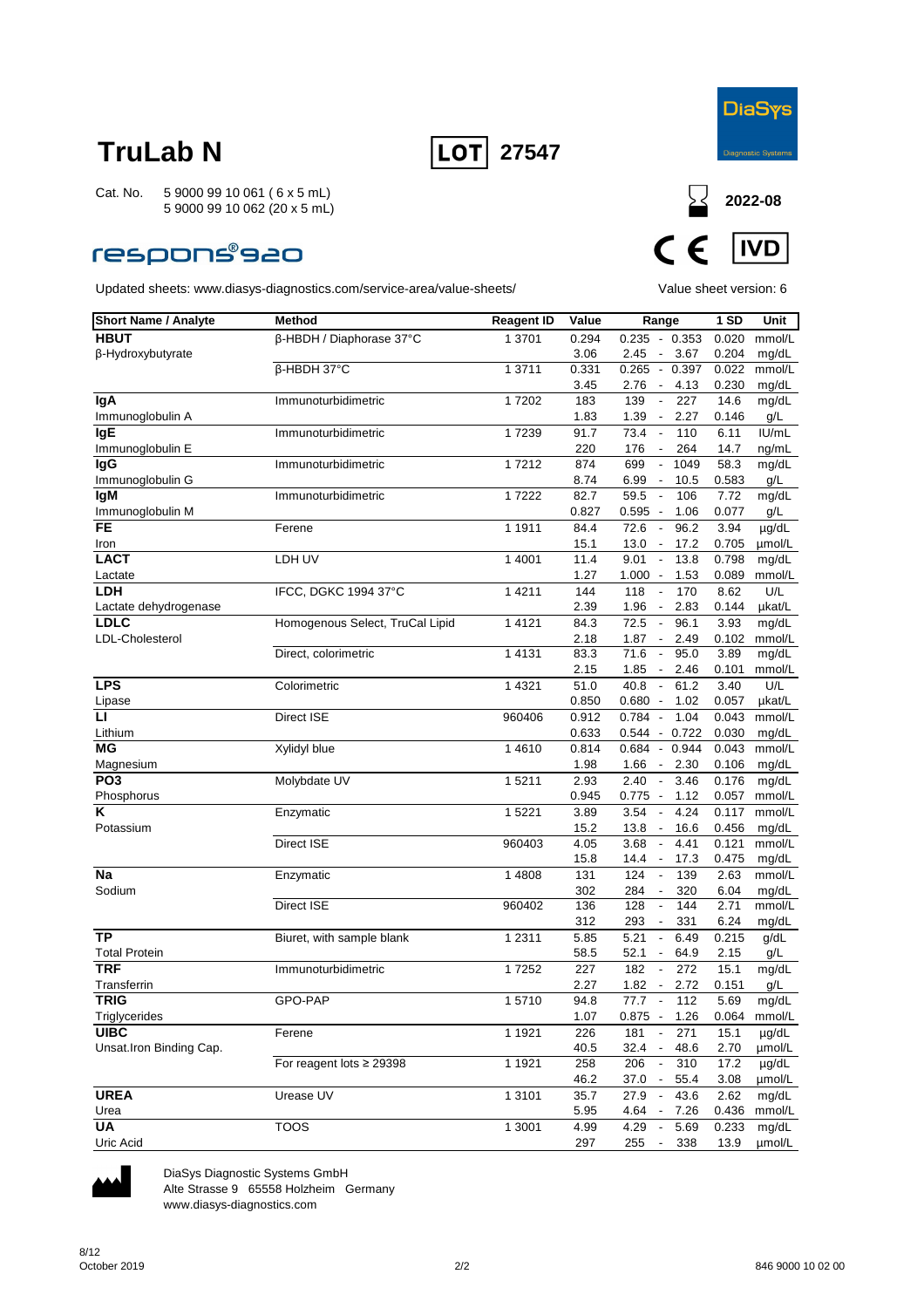



### **respons®940**



| <b>Short Name / Analyte</b>         | <b>Method</b>                       | <b>Reagent ID</b> | Value         | Range                                                                              | 1SD           | Unit            |
|-------------------------------------|-------------------------------------|-------------------|---------------|------------------------------------------------------------------------------------|---------------|-----------------|
| ALB                                 | Bromcresol green                    | 1 0 2 2 0         | 3.63          | $2.80 -$<br>4.46                                                                   | 0.278         | g/dL            |
| Albumin                             |                                     |                   | 36.3          | 28.0<br>44.6<br>$\overline{\phantom{a}}$                                           | 2.78          | g/L             |
| <b>AP</b>                           | IFCC 37°C                           | 1 0 4 4 1         | 69.8          | 87.3<br>52.4<br>$\sim$                                                             | 5.82          | U/L             |
| Alkaline phosphatase                |                                     |                   | 1.16          | $0.873 -$<br>1.45                                                                  | 0.097         | µkat/L          |
| <b>ALT/GPT</b>                      | IFCC, with pyridoxal phosphate 37°C | $12701 +$         | 48.7          | 37.5<br>59.9<br>$\overline{\phantom{a}}$                                           | 3.74          | U/L             |
| Alanine aminotransferase            |                                     | 2 5010            | 0.812         | 0.625<br>$-0.999$                                                                  | 0.062         | µkat/L          |
|                                     | without pyridoxal phosphate 37°C    | 1 2701            | 49.0          | 37.7<br>60.3<br>$\overline{\phantom{a}}$                                           | 3.76          | U/L             |
|                                     |                                     |                   | 0.817         | $0.629 -$<br>1.00                                                                  | 0.063         | µkat/L          |
| AST/GOT                             | IFCC, with pyridoxal phosphate 37°C | $12601 +$         | 44.1          | 33.9<br>54.2<br>$\blacksquare$                                                     | 3.38          | U/L             |
| Aspartate aminotransferase          |                                     | 2 5010            | 0.734         | $0.565 - 0.903$                                                                    | 0.056         | µkat/L          |
|                                     | without pyridoxal phosphate 37°C    | 1 2601            | 42.4          | 32.7<br>52.2<br>$\blacksquare$                                                     | 3.25          | U/L             |
| <b>AMY</b>                          |                                     |                   | 0.707         | 0.544<br>0.870<br>$\sim$                                                           | 0.054         | µkat/L          |
|                                     | EPS G-7                             | 1 0501            | 70.6          | 56.5<br>84.7<br>$\sim$                                                             | 4.71          | U/L             |
| Amylase<br><b>PAMY</b>              |                                     |                   | 1.18          | 1.41<br>0.941 -                                                                    | 0.078         | µkat/L          |
|                                     | EPS G-7                             | 1 0551            | 27.0          | 21.6<br>32.4<br>$\overline{\phantom{a}}$                                           | 1.80          | U/L             |
| Pancreatic amylase<br>APOA1         |                                     |                   | 0.449         | $0.359 - 0.539$                                                                    | 0.030         | µkat/L          |
| Apolipoprotein A1                   | Immunoturbidimetric                 | 17102             | 131<br>1.31   | 105<br>157<br>$\overline{\phantom{a}}$<br>1.05<br>1.57<br>$\overline{\phantom{a}}$ | 8.73<br>0.087 | mg/dL<br>g/L    |
| <b>APOB</b>                         | Immunoturbidimetric                 | 17112             | 72.6          | 87.1<br>58.1<br>$\overline{\phantom{a}}$                                           | 4.84          | mg/dL           |
| Apolipoprotein B                    |                                     |                   | 0.726         | $0.581 - 0.871$                                                                    | 0.048         | g/L             |
| <b>DBIL</b>                         | <b>DCA</b>                          | 1 0821            | 0.697         | $0.516 - 0.878$                                                                    | 0.060         | mg/dL           |
| Direct Bilirubin                    |                                     |                   | 11.9          | 8.82<br>15.0<br>$\overline{\phantom{a}}$                                           | 1.03          | µmol/L          |
| <b>TBIL</b>                         | <b>DCA</b>                          | 1 0811            | 1.47          | 1.09<br>$\overline{\phantom{a}}$<br>1.85                                           | 0.127         | mg/dL           |
| <b>Total Bilirubin</b>              |                                     |                   | 25.1          | 31.7<br>18.6<br>$\sim$                                                             | 2.18          | umol/L          |
| CA                                  | Phosphonazo                         | 1 1 1 8 1         | 2.07          | 2.30<br>1.84<br>$\blacksquare$                                                     | 0.076         | mmol/L          |
| Calcium                             |                                     |                   | 8.31          | 9.22<br>7.39<br>$\overline{\phantom{a}}$                                           | 0.305         | mg/dL           |
| CL                                  | Colorimetric                        | 1 1 2 2 1         | 108           | 98.1<br>118<br>$\overline{\phantom{a}}$                                            | 3.23          | mmol/L          |
| Chloride                            |                                     |                   | 382           | 348<br>417<br>$\overline{\phantom{a}}$                                             | 11.5          | mg/dL           |
|                                     | Direct ISE                          | 960405            | 103           | 93.4<br>112<br>$\blacksquare$                                                      | 3.08          | mmol/L          |
|                                     |                                     |                   | 364           | 331<br>397<br>$\overline{\phantom{a}}$                                             | 10.9          | mg/dL           |
| <b>CHOL</b>                         | CHOD-PAP                            | 1 1300            | 156           | 134<br>178<br>$\overline{\phantom{a}}$                                             | 7.28          | mg/dL           |
| Cholesterol                         |                                     |                   | 4.04          | 3.47<br>4.60<br>$\overline{\phantom{a}}$                                           | 0.188         | mmol/L          |
| <b>CHE</b>                          | Butyrylthiocholin                   | 1 1401            | 6178          | 5066<br>$\blacksquare$<br>7290                                                     | 371           | U/L             |
| Cholinesterase                      |                                     |                   | 103           | 122<br>84.4<br>$\overline{\phantom{a}}$                                            | 6.18          | µkat/L          |
| СK                                  | DGKC, IFCC 37°C                     | 1 1601            | 152           | 122<br>182<br>$\overline{\phantom{a}}$                                             | 10.1          | U/L             |
| Creatine kinase                     |                                     |                   | 2.53          | 2.03<br>3.04<br>$\overline{\phantom{a}}$                                           | 0.169         | µkat/L          |
| <b>CKMB</b>                         | mAK, Immunological method, 37°C     | 1 1 6 4 1         | 29.4          | 23.5<br>35.3<br>$\blacksquare$                                                     | 1.96          | U/L             |
| Creatine kinase                     |                                     |                   | 0.490         | 0.392<br>0.588<br>$\sim$                                                           | 0.033         | µkat/L          |
| <b>CREA</b>                         | Jaffé, without compensation         | 1 1711            | 1.52          | 1.19<br>1.85<br>$\overline{\phantom{a}}$                                           | 0.111         | mg/dL           |
| Creatinine                          |                                     |                   | 134           | 164<br>105<br>$\overline{\phantom{a}}$                                             | 9.85          | umol/L          |
|                                     | Jaffé, with compensation            | 1 1711            | 1.40          | 1.71<br>1.09<br>$\overline{\phantom{a}}$                                           | 0.103         | mg/dL           |
|                                     |                                     |                   | 124           | 96.5<br>151<br>$\overline{\phantom{a}}$                                            | 9.08          | µmol/L          |
|                                     | Enzymatic PAP                       | 1 1759            | 1.39          | 1.08<br>1.70<br>$\overline{\phantom{a}}$                                           | 0.102         | mg/dL           |
|                                     |                                     |                   | 123           | $95.8 -$<br>150                                                                    | 9.01          | µmol/L          |
| <b>GGT</b><br>γ-Glutamyltransferase | IFCC, DGKC 1994 37°C                | 1 2801            | 26.5          | 20.6<br>32.3<br>$\blacksquare$                                                     | 1.94          | U/L             |
| <b>GLUC</b>                         | GOD-PAP                             | 1 2500            | 0.441<br>88.7 | $0.344 - 0.538$<br>74.5<br>103                                                     | 0.032<br>4.73 | µkat/L<br>mg/dL |
| Glucose                             |                                     |                   | 4.92          | $\overline{\phantom{a}}$<br>4.14<br>5.71                                           | 0.263         | mmol/L          |
|                                     | HK/G6P-DH                           | 1 2511            | 87.5          | 73.5<br>102<br>$\overline{\phantom{a}}$                                            | 4.67          | mg/dL           |
|                                     |                                     |                   | 4.86          | 4.08<br>5.63                                                                       | 0.259         | mmol/L          |
| <b>HDLC</b>                         | Immunoinhibition                    | 1 3 5 2 1         | 45.3          | 51.6<br>39.0                                                                       | 2.11          | mg/dL           |
| <b>HDL-Cholesterol</b>              |                                     |                   | 1.17          | 1.01<br>1.34<br>$\overline{\phantom{a}}$                                           | 0.055         | mmol/L          |
|                                     | Direct, colorimetric                | 1 3 5 6 1         | 50.9          | 43.8<br>58.0<br>$\overline{\phantom{a}}$                                           | 2.38          | mg/dL           |
|                                     |                                     |                   | 1.32          | 1.13<br>1.50<br>$\overline{\phantom{a}}$                                           | 0.061         | mmol/L          |
|                                     |                                     |                   |               |                                                                                    |               |                 |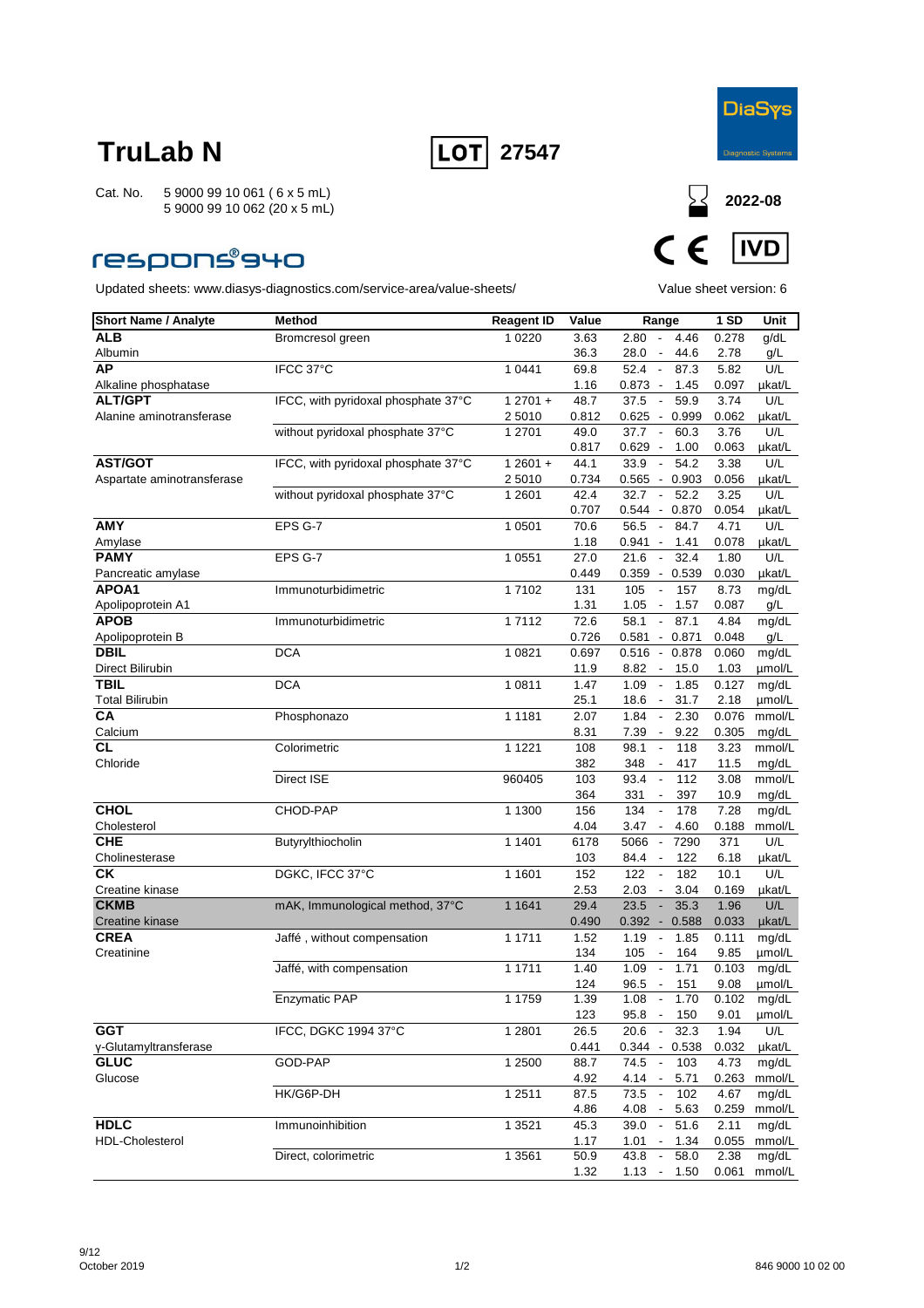



### **respons®940**

Updated sheets: www.diasys-diagnostics.com/service-area/value-sheets/ Value sheet version: 6



| <b>Short Name / Analyte</b> | <b>Method</b>                   | <b>Reagent ID</b> | Value | Range                                     | 1 SD  | Unit   |
|-----------------------------|---------------------------------|-------------------|-------|-------------------------------------------|-------|--------|
| <b>HBUT</b>                 | β-HBDH / Diaphorase 37°C        | 1 3701            | 0.294 | $0.235 - 0.353$                           | 0.020 | mmol/L |
| β-Hydroxybutyrate           |                                 |                   | 3.06  | 3.67<br>2.45<br>$\overline{\phantom{a}}$  | 0.204 | mg/dL  |
|                             | β-HBDH 37°C                     | 1 3711            | 0.331 | $0.265 - 0.397$                           | 0.022 | mmol/L |
|                             |                                 |                   | 3.45  | 4.13<br>2.76<br>$\sim$                    | 0.230 | mg/dL  |
| lgA                         | Immunoturbidimetric             | 17202             | 183   | 139<br>227<br>$\overline{\phantom{a}}$    | 14.6  | mg/dL  |
| Immunoglobulin A            |                                 |                   | 1.83  | 1.39<br>2.27<br>$\overline{\phantom{a}}$  | 0.146 | g/L    |
| <b>IgE</b>                  | Immunoturbidimetric             | 17239             | 91.7  | 73.4<br>110<br>$\overline{\phantom{a}}$   | 6.11  | IU/mL  |
| Immunoglobulin E            |                                 |                   | 220   | 176<br>264<br>$\overline{\phantom{a}}$    | 14.7  | ng/mL  |
| <b>IgG</b>                  | Immunoturbidimetric             | 17212             | 874   | 699<br>1049<br>$\overline{\phantom{a}}$   | 58.3  | mg/dL  |
| Immunoglobulin G            |                                 |                   | 8.74  | 6.99<br>10.5<br>$\overline{\phantom{a}}$  | 0.583 | g/L    |
| <b>IgM</b>                  | Immunoturbidimetric             | 17222             | 82.7  | 59.5<br>106<br>$\overline{\phantom{a}}$   | 7.72  | mg/dL  |
| Immunoglobulin M            |                                 |                   | 0.827 | $0.595 -$<br>1.06                         | 0.077 | g/L    |
| <b>FE</b>                   | Ferene                          | 1 1911            | 84.4  | 72.6<br>96.2<br>$\overline{\phantom{a}}$  | 3.94  | µg/dL  |
| Iron                        |                                 |                   | 15.1  | $13.0 -$<br>17.2                          | 0.705 | umol/L |
| <b>LACT</b>                 | LDH UV                          | 1 4001            | 11.4  | 9.01<br>13.8<br>$\overline{\phantom{a}}$  | 0.798 | mg/dL  |
| Lactate                     |                                 |                   | 1.27  | 1.000<br>1.53<br>$\overline{\phantom{a}}$ | 0.089 | mmol/L |
| LDH                         | IFCC, DGKC 1994 37°C            | 1 4 2 1 1         | 144   | 118<br>170<br>$\overline{\phantom{a}}$    | 8.62  | U/L    |
| Lactate dehydrogenase       |                                 |                   | 2.39  | 1.96<br>2.83<br>$\overline{\phantom{a}}$  | 0.144 | µkat/L |
| <b>LDLC</b>                 | Homogenous Select, TruCal Lipid | 1 4 1 2 1         | 84.3  | 72.5<br>96.1<br>$\overline{\phantom{a}}$  | 3.93  | mg/dL  |
| LDL-Cholesterol             |                                 |                   | 2.18  | 1.87<br>2.49<br>$\sim$                    | 0.102 | mmol/L |
|                             | Direct, colorimetric            | 1 4 1 3 1         | 83.3  | 95.0<br>71.6<br>$\overline{\phantom{a}}$  | 3.89  | mg/dL  |
|                             |                                 |                   | 2.15  | 1.85<br>2.46<br>$\overline{\phantom{a}}$  | 0.101 | mmol/L |
| <b>LPS</b>                  | Colorimetric                    | 1 4 3 2 1         | 51.0  | 40.8<br>$\blacksquare$<br>61.2            | 3.40  | U/L    |
| Lipase                      |                                 |                   | 0.850 | $0.680 -$<br>1.02                         | 0.057 | µkat/L |
| $\mathbf{L}$                | Direct ISE                      | 960406            | 0.912 | 0.784<br>1.04<br>$\sim$                   | 0.043 | mmol/L |
| Lithium                     |                                 |                   | 0.633 | $0.544 - 0.722$                           | 0.030 | mg/dL  |
| ΜG                          | Xylidyl blue                    | 14610             | 0.814 | 0.684<br>$-0.944$                         | 0.043 | mmol/L |
| Magnesium                   |                                 |                   | 1.98  | 1.66<br>2.30<br>$\overline{\phantom{a}}$  | 0.106 | mg/dL  |
| PO <sub>3</sub>             | Molybdate UV                    | 15211             | 2.93  | 2.40<br>$\sim$<br>3.46                    | 0.176 | mg/dL  |
| Phosphorus                  |                                 |                   | 0.945 | $0.775 -$<br>1.12                         | 0.057 | mmol/L |
| Κ                           | Enzymatic                       | 1 5 2 2 1         | 3.89  | 3.54<br>4.24<br>$\overline{\phantom{a}}$  | 0.117 | mmol/L |
| Potassium                   |                                 |                   | 15.2  | 13.8<br>16.6<br>$\overline{\phantom{a}}$  | 0.456 | mg/dL  |
|                             | Direct ISE                      | 960403            | 4.05  | 3.68<br>$\overline{\phantom{a}}$<br>4.41  | 0.121 | mmol/L |
|                             |                                 |                   | 15.8  | 14.4<br>17.3<br>$\overline{\phantom{a}}$  | 0.475 | mg/dL  |
| Na                          | Enzymatic                       | 1 4808            | 131   | 124<br>139<br>$\blacksquare$              | 2.63  | mmol/L |
| Sodium                      |                                 |                   | 302   | 284<br>320<br>$\overline{\phantom{a}}$    | 6.04  | mg/dL  |
|                             | <b>Direct ISE</b>               | 960402            | 136   | 128<br>144<br>$\overline{\phantom{a}}$    | 2.71  | mmol/L |
|                             |                                 |                   | 312   | 293<br>331                                | 6.24  | mg/dL  |
| <b>TP</b>                   | Biuret, with sample blank       | 1 2 3 1 1         | 5.85  | 5.21<br>$\overline{\phantom{a}}$<br>6.49  | 0.215 | g/dL   |
| <b>Total Protein</b>        |                                 |                   | 58.5  | 52.1<br>64.9<br>$\sim$                    | 2.15  | g/L    |
| <b>TRF</b>                  | Immunoturbidimetric             | 17252             | 227   | 272<br>182<br>$\overline{\phantom{a}}$    | 15.1  | mg/dL  |
| Transferrin                 |                                 |                   | 2.27  | 1.82<br>2.72<br>$\sim$                    | 0.151 | g/L    |
| <b>TRIG</b>                 | GPO-PAP                         | 15710             | 94.8  | 77.7<br>112                               | 5.69  | mg/dL  |
| Triglycerides               |                                 |                   | 1.07  | $0.875 - 1.26$                            | 0.064 | mmol/L |
| <b>UIBC</b>                 | Ferene                          | 1 1 9 2 1         | 226   | 181<br>271                                | 15.1  | µg/dL  |
| Unsat.Iron Binding Cap.     |                                 |                   | 40.5  | $32.4 -$<br>48.6                          | 2.70  | µmol/L |
|                             | For reagent lots ≥ 29398        | 1 1921            | 258   | 206<br>310<br>$\overline{\phantom{a}}$    | 17.2  | µg/dL  |
|                             |                                 |                   | 46.2  | 37.0<br>55.4<br>$\overline{\phantom{a}}$  | 3.08  | µmol/L |
| <b>UREA</b>                 | Urease UV                       | 1 3 1 0 1         | 35.7  | 27.9<br>43.6<br>$\overline{\phantom{a}}$  | 2.62  | mg/dL  |
| Urea                        |                                 |                   | 5.95  | $4.64 -$<br>7.26                          | 0.436 | mmol/L |
| UA                          | <b>TOOS</b>                     | 1 3001            | 4.99  | 4.29<br>5.69<br>$\overline{\phantom{a}}$  | 0.233 | mg/dL  |
| Uric Acid                   |                                 |                   | 297   | 255<br>338<br>$\overline{\phantom{a}}$    | 13.9  | µmol/L |



DiaSys Diagnostic Systems GmbH Alte Strasse 9 65558 Holzheim Germany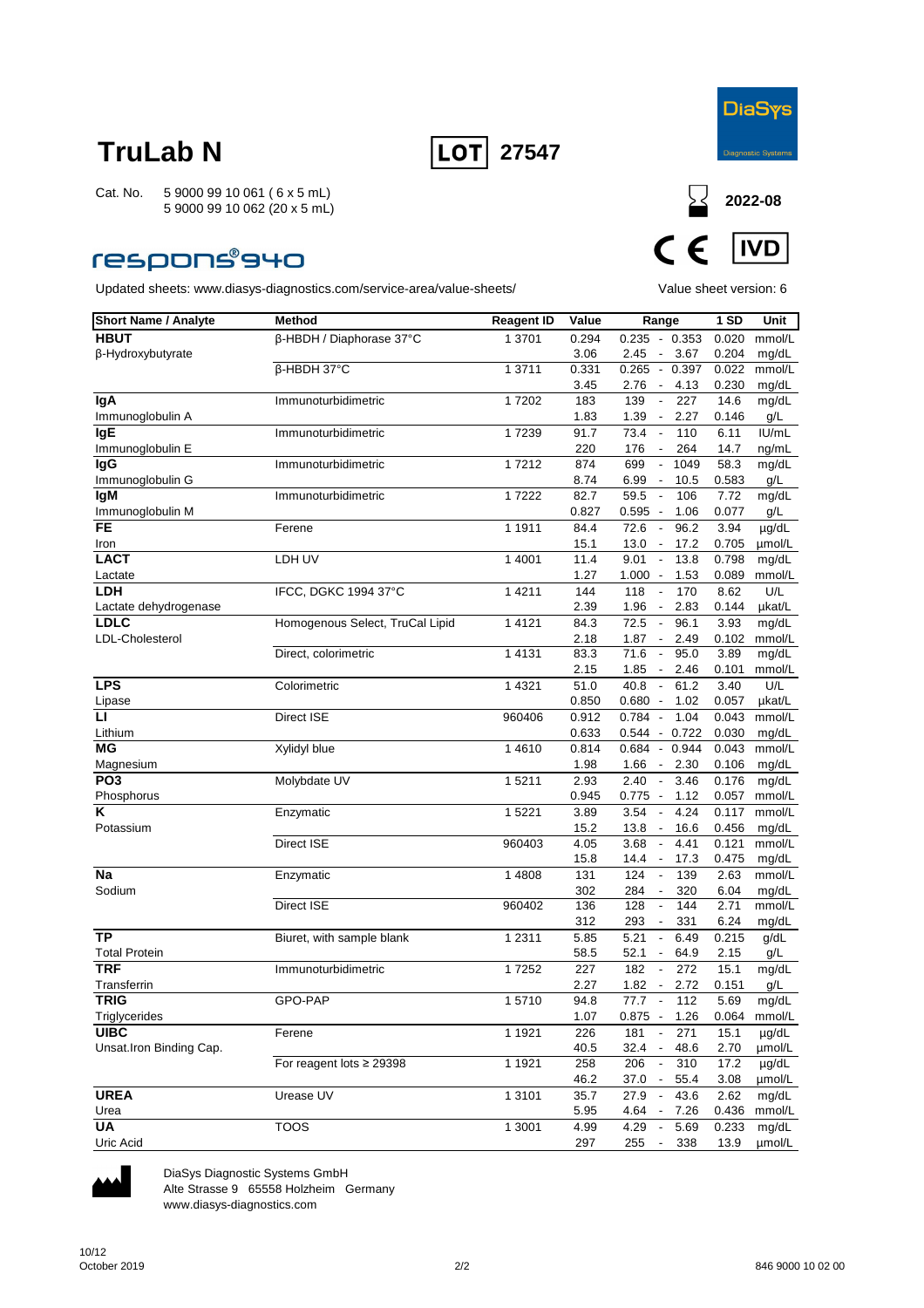



Cat. No. 5 9000 99 10 061 ( 6 x 5 mL) 5 9000 99 10 062 (20 x 5 mL)

# **BioMajesty®**



| <b>Short Name / Analyte</b>          | <b>Method</b>                       | <b>Reagent ID</b> | Value       | Range                                                               | 1 SD  | Unit   |
|--------------------------------------|-------------------------------------|-------------------|-------------|---------------------------------------------------------------------|-------|--------|
| <b>ALB</b>                           | Bromcresol green                    | 1 0 2 2 0         | 3.63        | 2.80<br>$\overline{\phantom{a}}$<br>4.46                            | 0.278 | g/dL   |
| Albumin                              |                                     |                   | 36.3        | 28.0<br>44.6<br>$\overline{\phantom{a}}$                            | 2.78  | g/L    |
| АP                                   | IFCC 37°C                           | 1 0 4 4 1         | 69.8        | 52.4<br>$\sim$<br>87.3                                              | 5.82  | U/L    |
| Alkaline phosphatase                 |                                     |                   | 1.16        | $0.873 -$<br>1.45                                                   | 0.097 | µkat/L |
| <b>ALT/GPT</b>                       | IFCC, with pyridoxal phosphate 37°C | $12701 +$         | 48.7        | 59.9<br>37.5<br>$\blacksquare$                                      | 3.74  | U/L    |
| Alanine aminotransferase             |                                     | 2 5010            | 0.812       | $0.625 -$<br>0.999                                                  | 0.062 | µkat/L |
|                                      | without pyridoxal phosphate 37°C    | 1 2701            | 49.0        | 37.7<br>$\blacksquare$<br>60.3                                      | 3.76  | U/L    |
|                                      |                                     |                   | 0.817       | 0.629<br>1.00<br>$\overline{\phantom{a}}$                           | 0.063 | µkat/L |
| <b>AST/GOT</b>                       | IFCC, with pyridoxal phosphate 37°C | $12601 +$         | 44.1        | 33.9<br>54.2<br>$\overline{\phantom{a}}$                            | 3.38  | U/L    |
| Aspartate aminotransferase           |                                     | 2 5010            | 0.734       | 0.565<br>0.903<br>$\sim$                                            | 0.056 | µkat/L |
|                                      | without pyridoxal phosphate 37°C    | 1 2601            | 42.4        | 32.7<br>52.2<br>$\blacksquare$                                      | 3.25  | U/L    |
|                                      |                                     |                   | 0.707       | 0.544<br>$\overline{\phantom{a}}$<br>0.870                          | 0.054 | µkat/L |
| <b>AMY</b>                           | EPS G-7                             | 1 0501            | 70.6        | 56.5<br>84.7<br>$\sim$                                              | 4.71  | U/L    |
| Amylase                              |                                     |                   | 1.18        | 0.941<br>$\overline{\phantom{a}}$<br>1.41                           | 0.078 | µkat/L |
| <b>PAMY</b>                          | EPS G-7                             | 1 0551            | 27.0        | 32.4<br>21.6<br>$\overline{\phantom{a}}$                            | 1.80  | U/L    |
| Pancreatic amylase                   |                                     |                   | 0.449       | 0.359<br>$-0.539$                                                   | 0.030 | µkat/L |
| APOA1                                | Immunoturbidimetric                 | 17102             | 131         | 105<br>157<br>$\overline{\phantom{a}}$                              | 8.73  | mg/dL  |
| Apolipoprotein A1                    |                                     |                   | 1.31        | 1.05<br>1.57<br>$\sim$                                              | 0.087 | g/L    |
| <b>APOB</b>                          | Immunoturbidimetric                 | 17112             | 72.6        | 87.1<br>58.1<br>$\blacksquare$                                      | 4.84  | mg/dL  |
| Apolipoprotein B                     |                                     |                   | 0.726       | $0.581 - 0.871$                                                     | 0.048 | g/L    |
| <b>DBIL</b>                          | <b>DCA</b>                          | 1 0821            | 0.697       | 0.878<br>$0.516 -$                                                  | 0.060 | mg/dL  |
| Direct Bilirubin                     |                                     |                   | 11.9        | 8.82<br>$\sim$<br>15.0                                              | 1.03  | µmol/L |
| <b>TBIL</b>                          | <b>DCA</b>                          | 1 0811            | 1.47        | 1.09<br>1.85<br>$\blacksquare$                                      | 0.127 | mg/dL  |
| <b>Total Bilirubin</b>               |                                     |                   | 25.1        | 18.6<br>$\blacksquare$<br>31.7                                      | 2.18  | umol/L |
| СA                                   | Phosphonazo                         | 1 1 1 8 1         | 2.07        | 1.84<br>2.30<br>$\overline{\phantom{a}}$                            | 0.076 | mmol/L |
| Calcium                              |                                     |                   | 8.31        | 7.39<br>9.22<br>$\overline{\phantom{a}}$                            | 0.305 | mg/dL  |
| <b>CL</b>                            | Indirect ISE                        | 980132            | 102         | 92.8<br>111<br>$\blacksquare$                                       | 3.06  | mmol/L |
| Chloride                             |                                     |                   | 362         | 329<br>394                                                          | 10.9  | mg/dL  |
| <b>CHOL</b>                          | CHOD-PAP                            | 1 1300            | 156         | 134<br>$\Box$<br>178                                                | 7.28  | mg/dL  |
| Cholesterol                          |                                     |                   | 4.04        | 3.47<br>4.60<br>$\overline{\phantom{a}}$                            | 0.188 | mmol/L |
| <b>CHE</b>                           | Butyrylthiocholin                   | 1 1401            | 6178        | 5066<br>$\overline{\phantom{a}}$<br>7290                            | 371   | U/L    |
| Cholinesterase                       |                                     |                   | 103         | 122<br>84.4                                                         | 6.18  | µkat/L |
| СK                                   | DGKC, IFCC 37°C                     | 1 1601            | 152         | 122<br>182<br>$\overline{\phantom{a}}$                              | 10.1  | U/L    |
| Creatine kinase                      |                                     |                   | 2.53        | 2.03<br>3.04                                                        | 0.169 | µkat/L |
| <b>CKMB</b>                          | mAK, Immunological method, 37°C     | 1 1 6 4 1         | 29.4        | 23.5<br>35.3<br>÷,                                                  | 1.96  | U/L    |
| Creatine kinase                      |                                     |                   | 0.490       | $0.392 -$<br>0.588                                                  | 0.033 | µkat/L |
| <b>CREA</b>                          | Jaffé, without compensation         | 1 1711            | 1.52        | 1.19<br>1.85<br>$\overline{\phantom{a}}$                            | 0.111 | mg/dL  |
| Creatinine                           |                                     |                   | 134         | 105<br>$\blacksquare$<br>164                                        | 9.85  | µmol/L |
|                                      | Jaffé, with compensation            | 1 1711            | 1.40        | 1.09<br>1.71<br>$\overline{\phantom{a}}$                            | 0.103 | mg/dL  |
|                                      |                                     | 1 1759            | 124<br>1.39 | 151<br>96.5<br>$\blacksquare$<br>1.08<br>1.70                       | 9.08  | umol/L |
|                                      | <b>Enzymatic PAP</b>                |                   |             |                                                                     | 0.102 | mg/dL  |
| <b>GGT</b>                           |                                     |                   | 123         | 95.8<br>$\overline{\phantom{a}}$<br>150                             | 9.01  | µmol/L |
|                                      | IFCC, DGKC 1994 37°C                | 1 2801            | 26.5        | 32.3<br>20.6<br>$\overline{\phantom{a}}$                            | 1.94  | U/L    |
| y-Glutamyltransferase<br><b>GLUC</b> | HK/G6P-DH                           |                   | 0.441       | $0.344 - 0.538$                                                     | 0.032 | µkat/L |
|                                      |                                     | 1 2511            | 87.5        | 73.5<br>102<br>$\overline{\phantom{a}}$<br>$\overline{\phantom{a}}$ | 4.67  | mg/dL  |
| Glucose                              |                                     |                   | 4.86        | 4.08<br>5.63                                                        | 0.259 | mmol/L |
| <b>HDLC</b>                          | Immunoinhibition                    | 1 3521            | 45.3        | 51.6<br>39.0<br>$\overline{\phantom{a}}$<br>$\blacksquare$          | 2.11  | mg/dL  |
| <b>HDL-Cholesterol</b>               |                                     |                   | 1.17        | 1.01<br>1.34<br>43.8<br>$\overline{\phantom{a}}$                    | 0.055 | mmol/L |
|                                      | Direct, colorimetric                | 1 3561            | 50.9        | 58.0                                                                | 2.38  | mg/dL  |
|                                      |                                     |                   | 1.32        | 1.13<br>$\overline{\phantom{a}}$<br>1.50                            | 0.061 | mmol/L |